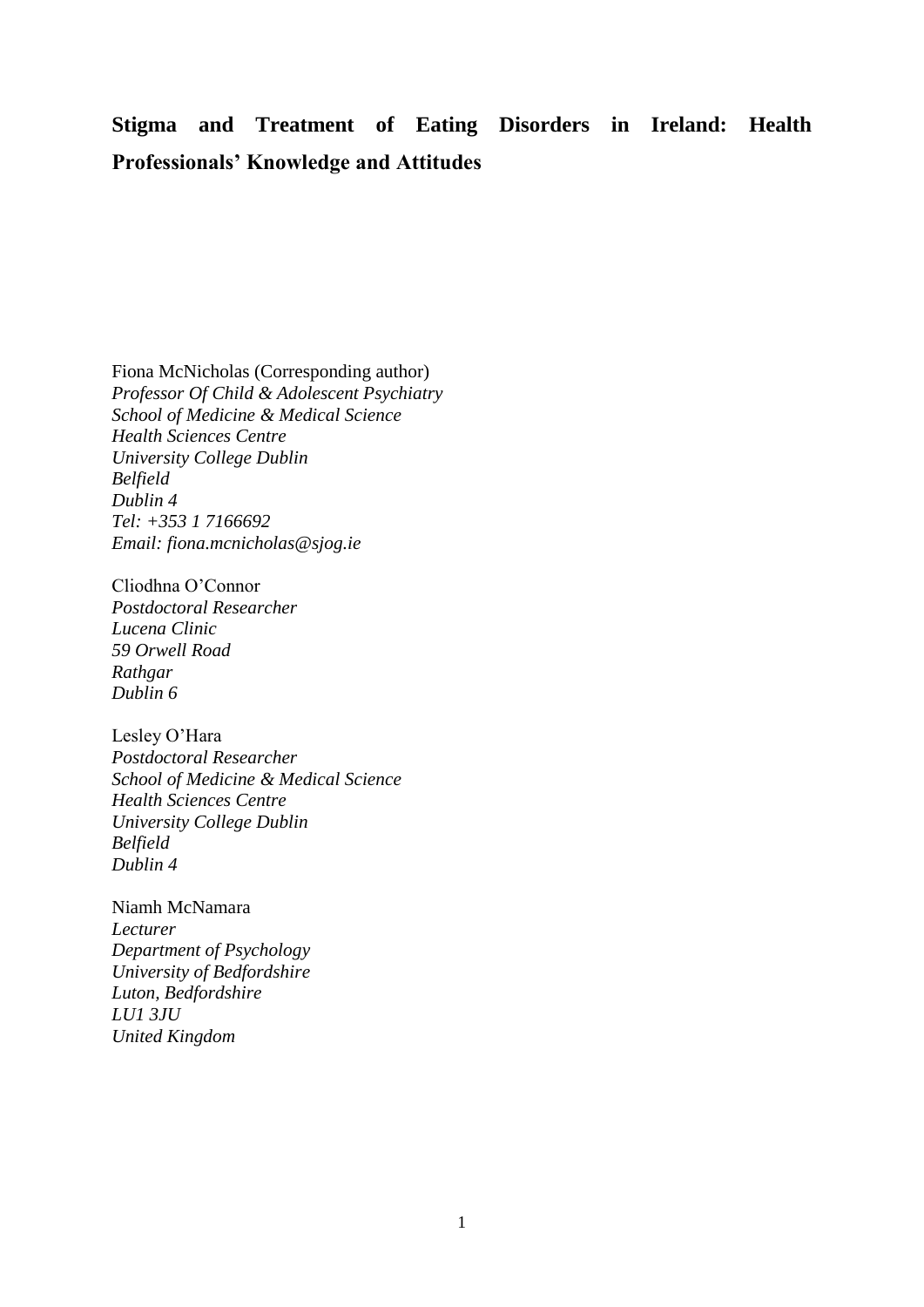# **ABSTRACT**

**Objectives:** This study examines aspects of health professionals' knowledge and attitudes about eating disorders (EDs), which might impede the effective detection or treatment of EDs in Ireland.

**Methods:** 1,916 health professionals were invited to participate in a web-based survey. Participants were randomly allocated to view one of five vignettes depicting a young person with symptoms consistent with Anorexia Nervosa, Bulimia Nervosa, Binge Eating Disorder, Depression or Type 1 Diabetes. Study-specific questions examined participants' responses to the vignettes and ED knowledge and experience.

**Results:** 171 clinicians responded (9% response rate). Participants had an average of 15.8 years of clinical experience (*SD*=9.2) and included psychiatrists, GPs, psychologists and counsellors. Although participants' knowledge of EDs was moderately good overall, responses showed poor recognition of the symptoms of EDs compared with depression (*χ*²[4, *N*=127]=20.17, *p*<.001). Participants viewed EDs as chronic disorders that primarily affected females. Participants believed that clinicians like working with patients with depression and diabetes more than with Anorexia Nervosa (*F*[4,101]=5.11, *p*=.001). Among the professionals surveyed, psychiatrists were most knowledgeable about EDs (*F*[4,82]=9.18,  $p<.001$ ), and were more confident in their ability to diagnose and treat EDs than all other disciplines except psychologists (*F*[4,85]=8.99, *p*<.001). Psychiatrists were also most pessimistic about ED patients' long-term life prospects (*χ*²[4, *N*=65] = 15.84, *p*=.003).

**Conclusions:** The paper recommends that specific attention should be afforded to EDs in professional education programmes across health disciplines. This training should not be restricted to improving health professionals' knowledge of EDs, but should also strive to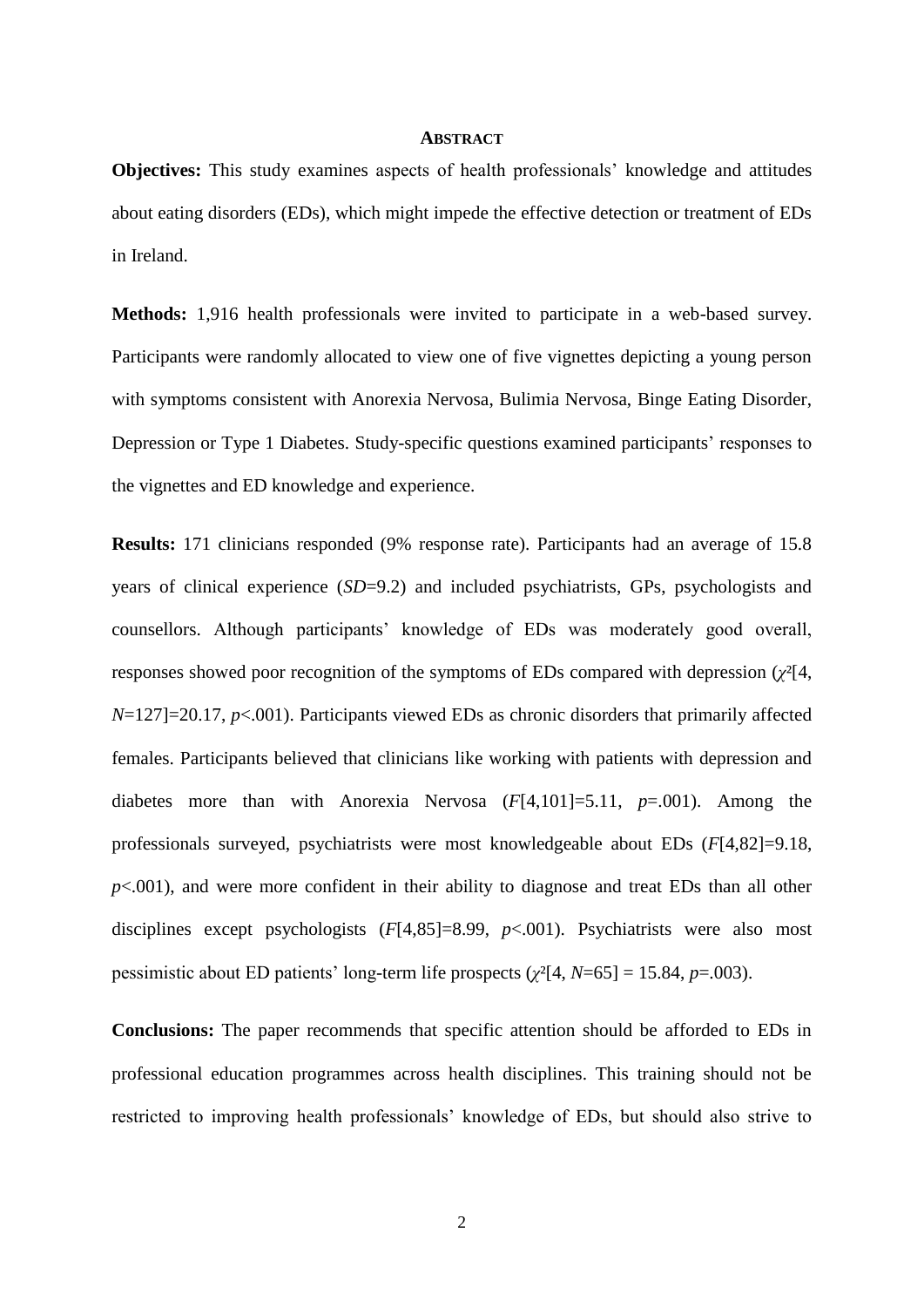increase service-providers' awareness of how their own potentially stigmatising attitudes can undermine engagement in treatment.

# **Keywords**

Eating disorders; health professionals; knowledge; attitudes; stigma; youth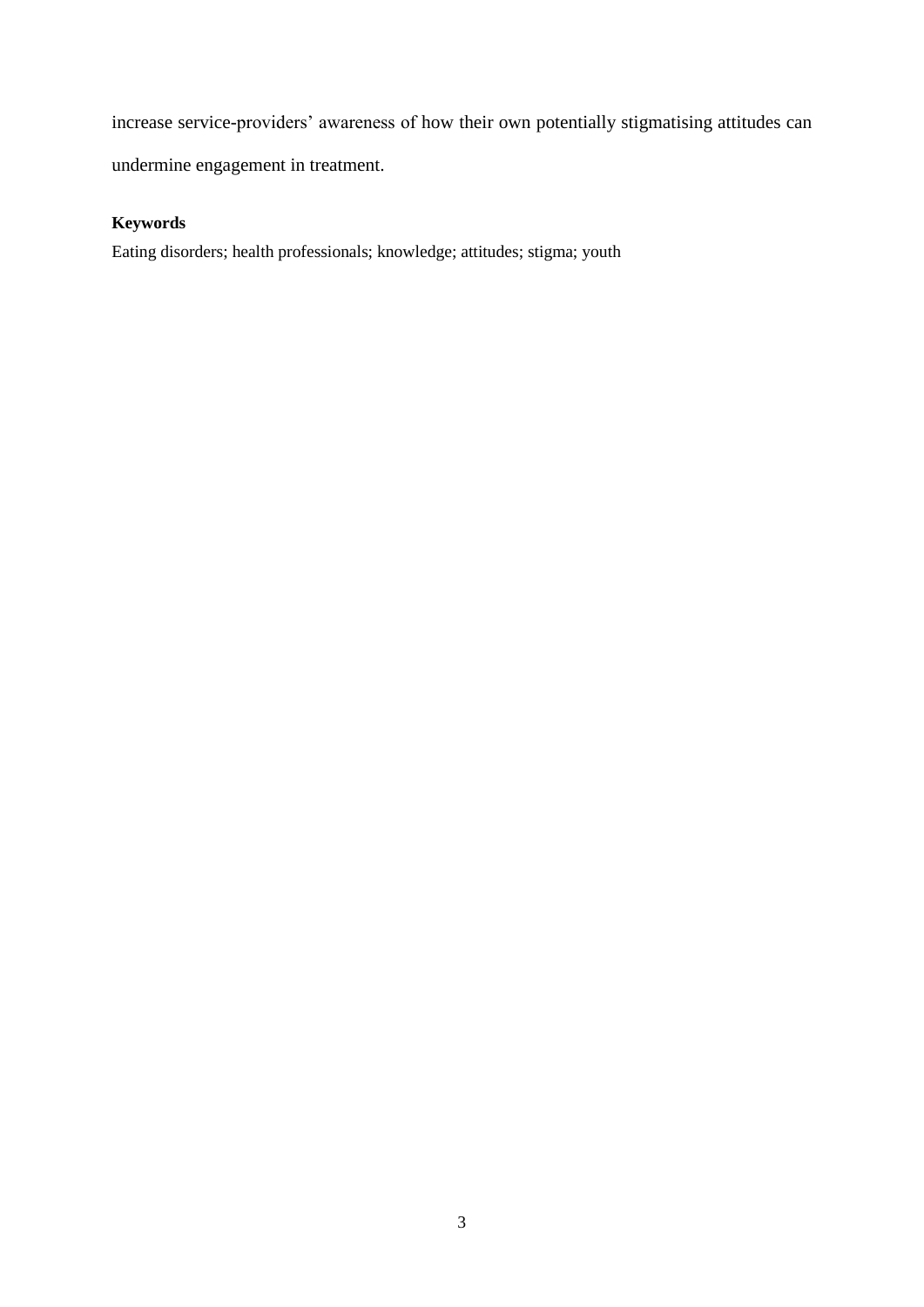# **INTRODUCTION**

Eating disorder (ED) services in Ireland are recognised to be "very poorly developed" (Department of Health & Children, 2006, p. 76). This is despite the fact that eating problems are prevalent amongst Irish adolescents (McNicholas et al., 2010), accounting for 12% of all juvenile admissions to Irish psychiatric units (Health Research Board, 2013). As with many other disorders, the longer an ED goes untreated, the poorer the prognosis. Unfortunately, because ED symptoms tend to be ego-syntonic, those affected are often unlikely to selfpresent for treatment. This means that primary care practitioners have a crucial role in detecting cases of EDs and initiating appropriate care pathways. However, the most recent review of national mental health policy, *A Vision for Change,* suggested there was "strong evidence" that GPs and other health professionals are insufficiently equipped to do so effectively (Department of Health & Children, 2006, p. 151).

Currently, there are no available data indicating the levels of knowledge that Irish healthcare professionals have regarding the assessment and management of EDs. Also absent is any evidence about healthcare professionals' attitudes to people with EDs, which may influence their clinical and interpersonal interactions, and hence young people's engagement with health services. Acquiring this information is critical for evaluating the quality of ED support services in Ireland and developing targeted education initiatives for health professionals. This article presents the first evidence of this kind, acquired through a nationwide survey of healthcare professionals.

# **Health professionals' ED knowledge**

International studies suggest high levels of variability in professional knowledge about EDs. A study of medical providers in the US (including general practitioners, nurse practitioners and paediatricians) found that 59% felt they were not adequately skilled to treat EDs (Linville et al., 2012). A large survey of British GPs (*N*=3,783 ) found that the majority did not use the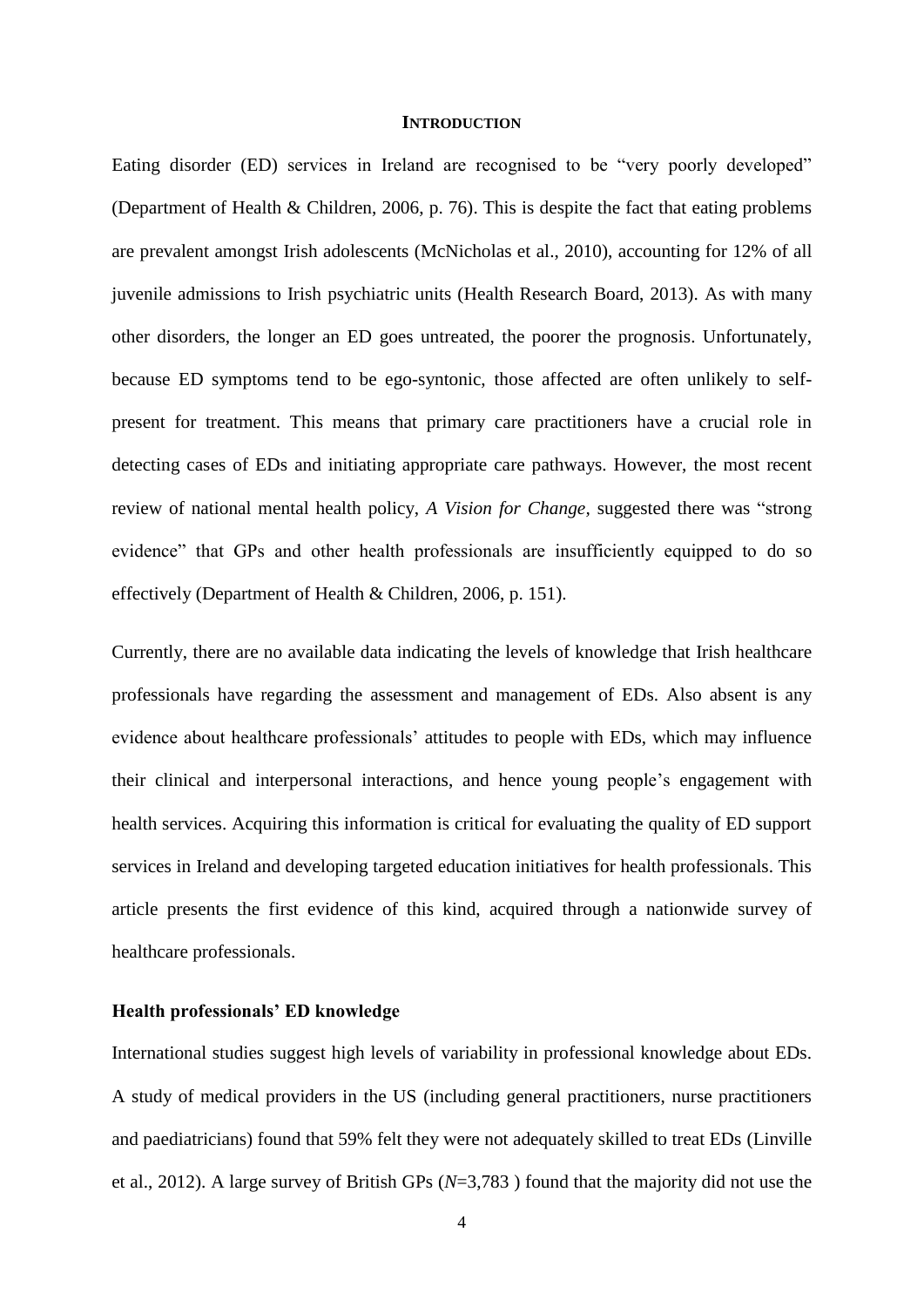recommended BMI criterion to guide referral decisions, while only one-quarter ensured psycho-education was provided (Currin et al., 2006). Gaps in clinical knowledge have also been identified, with one study finding than fewer than half of psychiatrists surveyed recognised amenorrhoea as a diagnostic criterion for Anorexia Nervosa (AN), while 35% falsely believed that NICE guidelines recommended SSRIs for the treatment of AN (Jones et al, 2012). Only a quarter of British psychiatrists perceived their ED training to be adequate (Jones et al., 2012). These shortcomings in clinical knowledge may have undesirable effects on clinicians' likelihood of detecting cases of ED or selecting appropriate treatment paths. For instance, Currin et al. (2009) found that clinicians with lower ED knowledge were less likely to offer patients with ED symptoms follow-up appointments. Ascertaining the quality of Irish health professionals' knowledge about EDs is therefore critical for developing strategies for improving service provision and outcomes.

# **Health professionals' attitudes towards EDs**

Clinical knowledge is not the only important variable in determining the quality of ED service provision; also significant are health professionals' attitudes and beliefs regarding individuals with EDs. Research shows that a social stigma surrounding ED is a major barrier to seeking help (Booth et al., 2004; Hackler et al., 2010; Griffiths et al., in press). Studies conducted in the US and the UK suggest that people with EDs are viewed negatively by the public (Crisp, 2005; Stewart et al., 2008). Specifically, compared with other mental and physical illnesses, EDs are more often seen as self-inflicted or reflecting attention-seeking (Crisp, 2005; Stewart et al., 2006; Crisafulli et al., 2008; Roehrig & McLean, 2010; Ebneter & Latner, 2013; McLean et al., 2014). These negative projections may result in dissociation from individuals with EDs (Crisp, 2005; Stewart et al., 2008; Zwickert & Rieger, 2013), which can foster a sense of isolation among those affected and a reluctance to disclose their illness.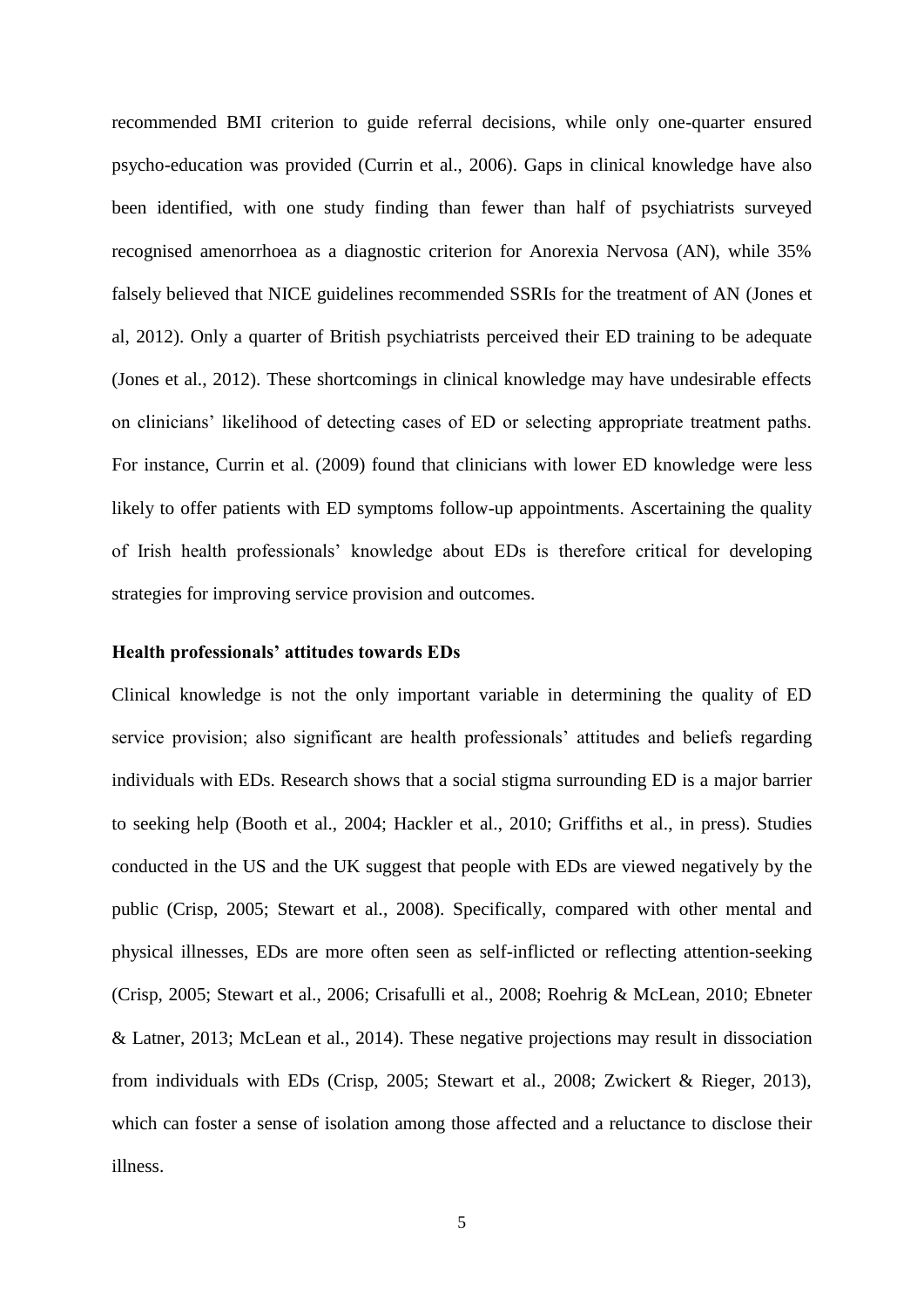While most stigma research has focused on attitudes held by community samples, health professionals are not immune to these negative cultural representations. Indeed, some data suggest that medical professionals may hold *more* negative views about mental illness than the general population: a study by Jorm et al. (1999) found that Australian clinicians were more pessimistic about the prospects of recovery from mental illness than the lay public. The small amount of research that has focused specifically on medical professionals' attitudes towards ED patients has shown that the prejudice evident among the general public also occurs within professional groups (Thompson-Brenner et al., 2012). For instance, Byrne (2000) found that health professionals viewed people with AN as less likeable than other patient groups. A perception that ED patients have personal control over their disorder, which is linked to a sense of blame, is also evident within clinician populations (Currin et al., 2009). Moreover, some medical experts may attribute EDs to defects of personality or character, such as vanity (Crisafulli et al., 2008).

Such beliefs can have tangible consequences for treatment decisions. For example, Currin et al.'s (2009) research linked a pessimistic prognosis with an increased rate of onward referral. Additionally, research with patient groups indicates that individuals with EDs are acutely sensitive to disparaging attitudes, which can either be internalised or construed as a deterrent to service engagement (Easter, 2012; Maier et al., 2014). Stigmatising attitudes held by healthcare providers may therefore impair the experience, extent and quality of the care available to young people with EDs.

# **Cross-discipline differences**

Different professional categories undergo different training programmes and operate under different conditions and objectives, which may cultivate discipline-specific beliefs about the nature and causes of EDs. Such discrepancies between clinical professions might pose difficulties for effective multidisciplinary initiatives (Dryer et al., 2013). Some evidence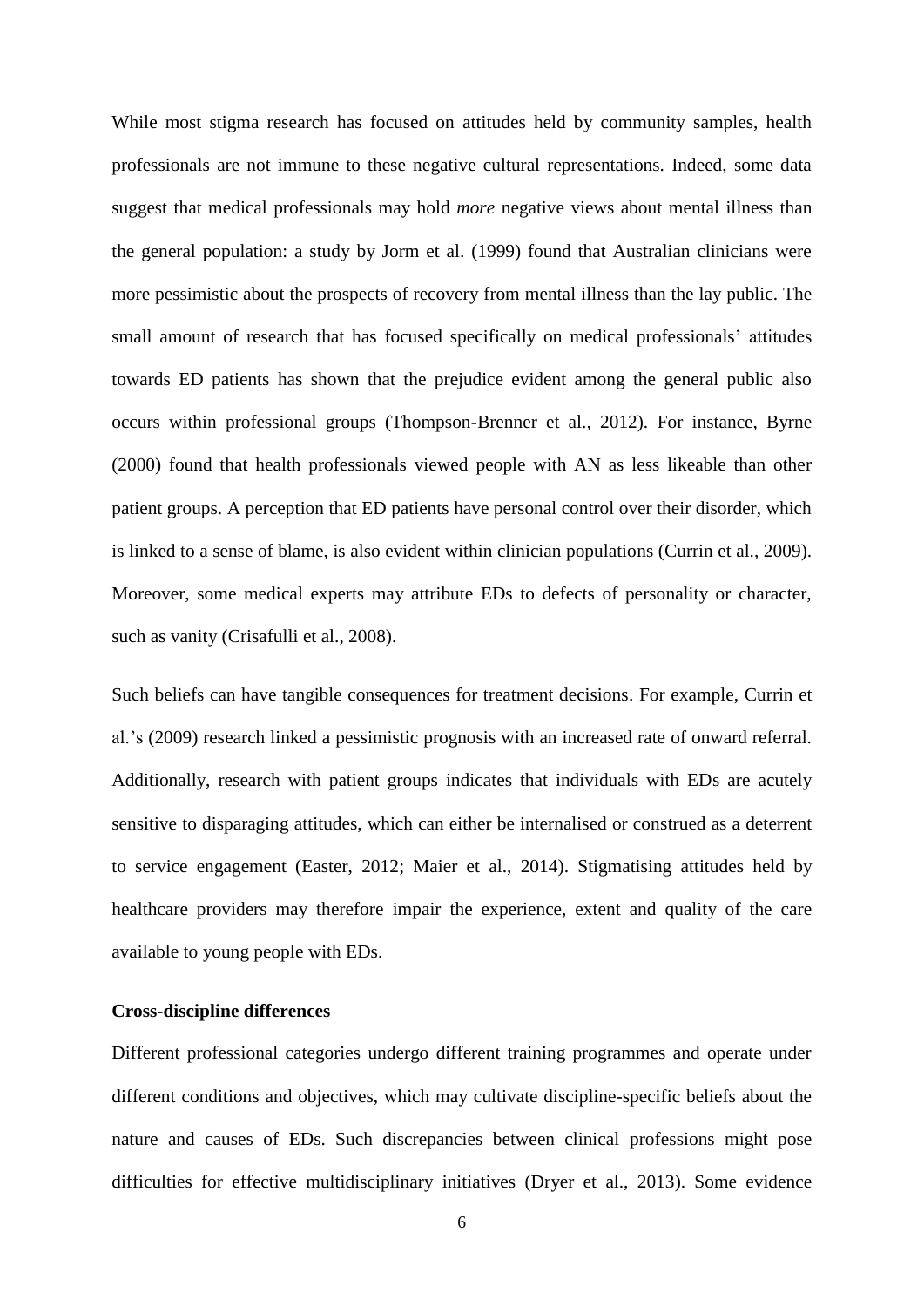suggests that psychiatrists hold less stigmatising attitudes than other professionals and that their beliefs become less stigmatising with greater clinical experience (Jones et al., 2012). However, Dryer et al.'s (2013) survey of a range of professional groups in Australia (GPs, psychiatrists, social workers, psychologists, mental health nurses, dieticians) found few differences in beliefs about the causality of BN. Given these conflicting findings from other jurisdictions, and the lack of evidence from within Ireland, it remains unclear whether Irish health professionals hold systematically different representations of EDs, or the potential implications of this for clinical practice.

With these issues in mind, we undertook a national survey of health professionals in Ireland to illuminate their levels of ED knowledge and their attitudes towards individuals with EDs. The study sought to identify elements of health professionals' attitudes and beliefs that might serve as barriers to the effective detection, treatment or management of EDs in Ireland.

# **METHOD**

# **Design**

Ethical approval for this web-based survey was granted by the St John of God Research Ethics Committee. The study adopted a between-subjects design whereby participants were randomly assigned to view one of five gender-neutral vignettes, and subsequently asked questions relating to the character described in their vignette. The survey also included questions assessing their knowledge and attitudes regarding EDs, and their professional experience of treating young people with EDs. Data was collected between October 2013 and February 2014.

# **Participants**

The contact details of a purposive sample of 1,916 health professionals were obtained through national representative bodies (Irish Medical Directory; consultant lists for CAMHS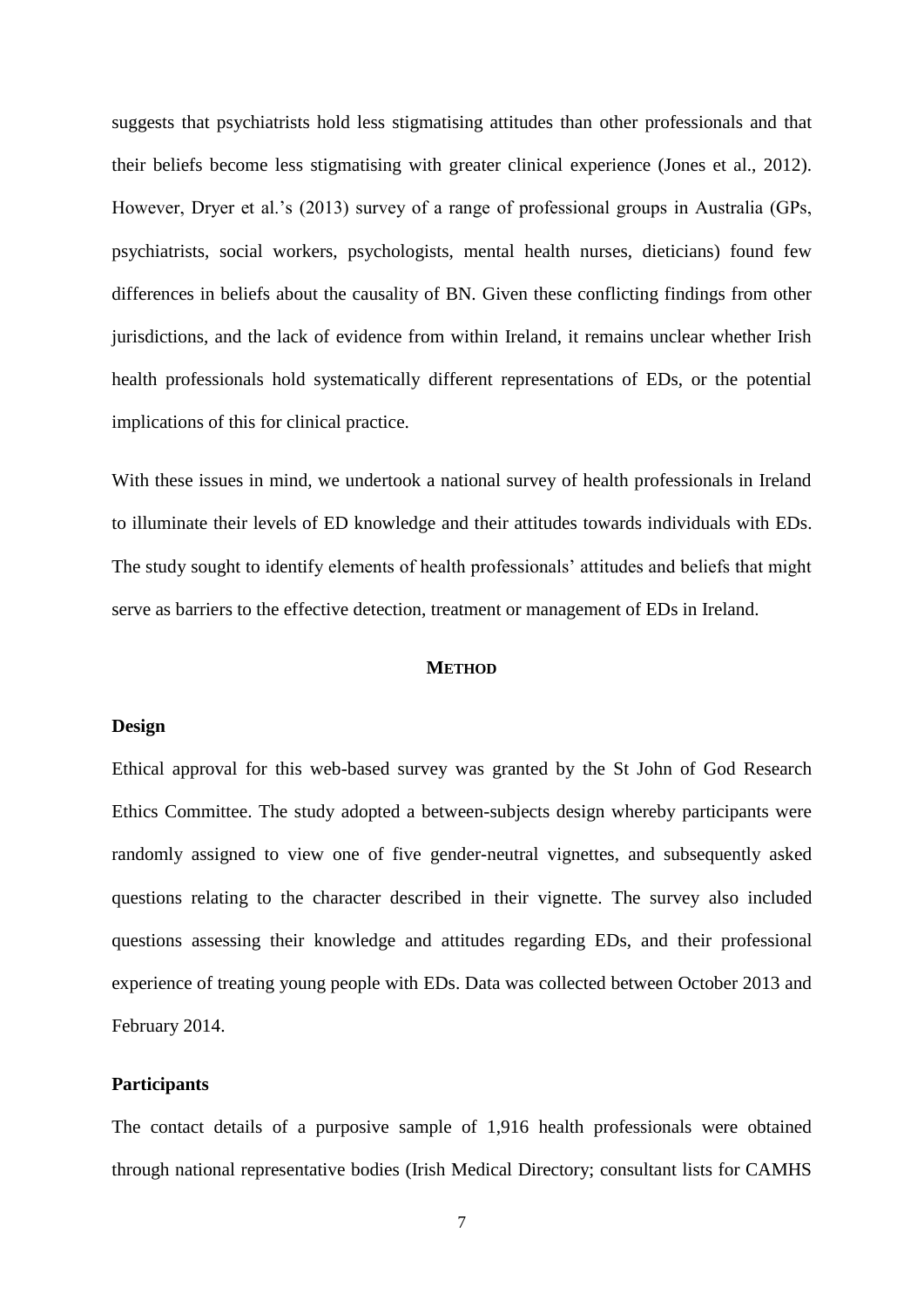and AMHS; Heads of Psychology Services Ireland; Irish Association for Counselling and Psychotherapy; and the Irish Nutrition & Dietetic Institute). Professionals were emailed study information and a link to the online questionnaire. Follow-up emails were sent to those who did not respond to the initial invitation. In total, 171 health professionals accessed the online version of the survey, representing a response rate of 9%. All participants gave informed consent before completing the survey.

# **Materials and procedures**

After providing basic demographic and professional information, participants were instructed to read the vignette they had been assigned and answer the questions that followed. The vignettes (available in supplementary materials) depicted a fictional young person ('Morgan', aged 15) who had presented to their GP with classical symptoms of either Anorexia Nervosa (AN), Bulimia Nervosa (BN), Binge Eating Disorder (BED), Depression or Type 1 Diabetes. The vignettes did not include reference to any diagnostic label. Vignettes were reviewed by a multidisciplinary expert panel to ensure that they accurately reflected the symptomatology of each disorder.

The subsequent questions assessed participants' responses to the target character on a number of measures.

# *Diagnosis*

(1) **Diagnosis**: Open-ended items were adapted from Mond & Hay (2008). After reading the vignettes, respondents were asked to indicate what they believed Morgan's 'main problem' was and the steps they would typically take in order to diagnose Morgan's problem.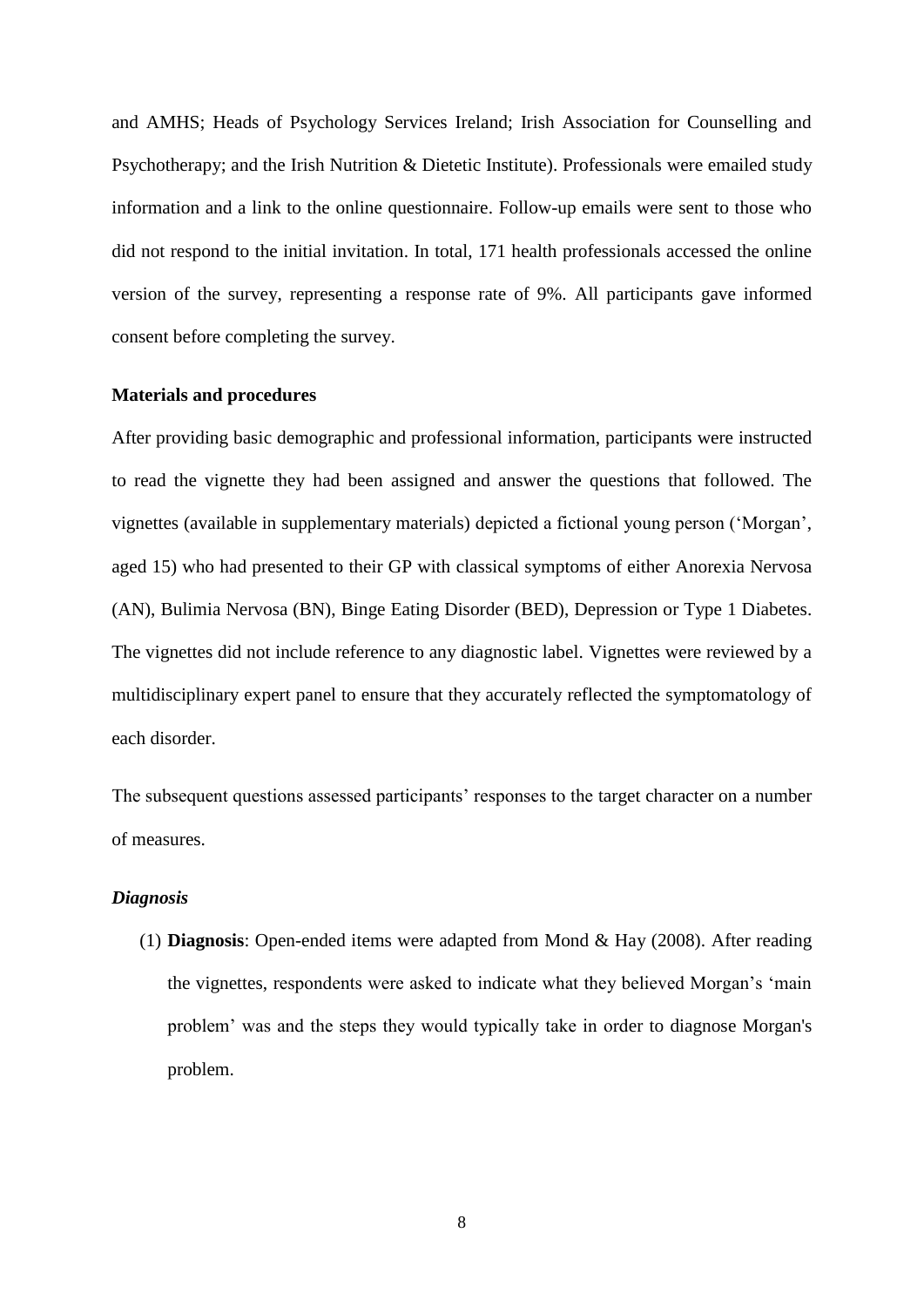# *Attitudes*

- (1) **Illness perceptions**: An adapted 12-item version of the Illness Perceptions Questionnaire (Moss-Morris et al., 2002) assessed beliefs about the duration, control and treatment efficacy of Morgan's problem. These variables were scored on a range of 1-5, with higher scores indicating (i) greater belief that the problem will last a long time, (ii) greater belief that the individual can control the problem, and (iii) greater belief that treatment can improve the problem. One 'timeline' and one 'treatment' item were removed because they undermined the internal reliability of the scales. The final Cronbach's alpha scores were 0.58 for the timeline scale, 0.62 for personal control and 0.61 for treatment.
- (2) **Long-term outcome**: Participants were asked to provide a projection of Morgan's long-term life outcomes on eight dimensions (e.g. mental health, relationships, employment). On each dimension, they indicated whether if Morgan received appropriate help, s/he would fare equivalent to, better than or worse than other people in the community. The eight items showed a Cronbach's alpha of 0.89 and were combined to create a composite scale.
- (3) **Feelings about interaction**: Respondents were asked to provide their views on health professionals' typical reactions to interacting with a patient like Morgan (e.g. "I think health professionals generally find patients like Morgan difficult to deal with"). Responses were rated on a 5-point scale ranging from 'strongly disagree' to strongly 'agree'. The three items showed a Cronbach's alpha of 0.76 and were combined to create a composite scale.
- (4) **Target character gender:** Respondents were asked to indicate whether Morgan was male or female and to give a reason for their response.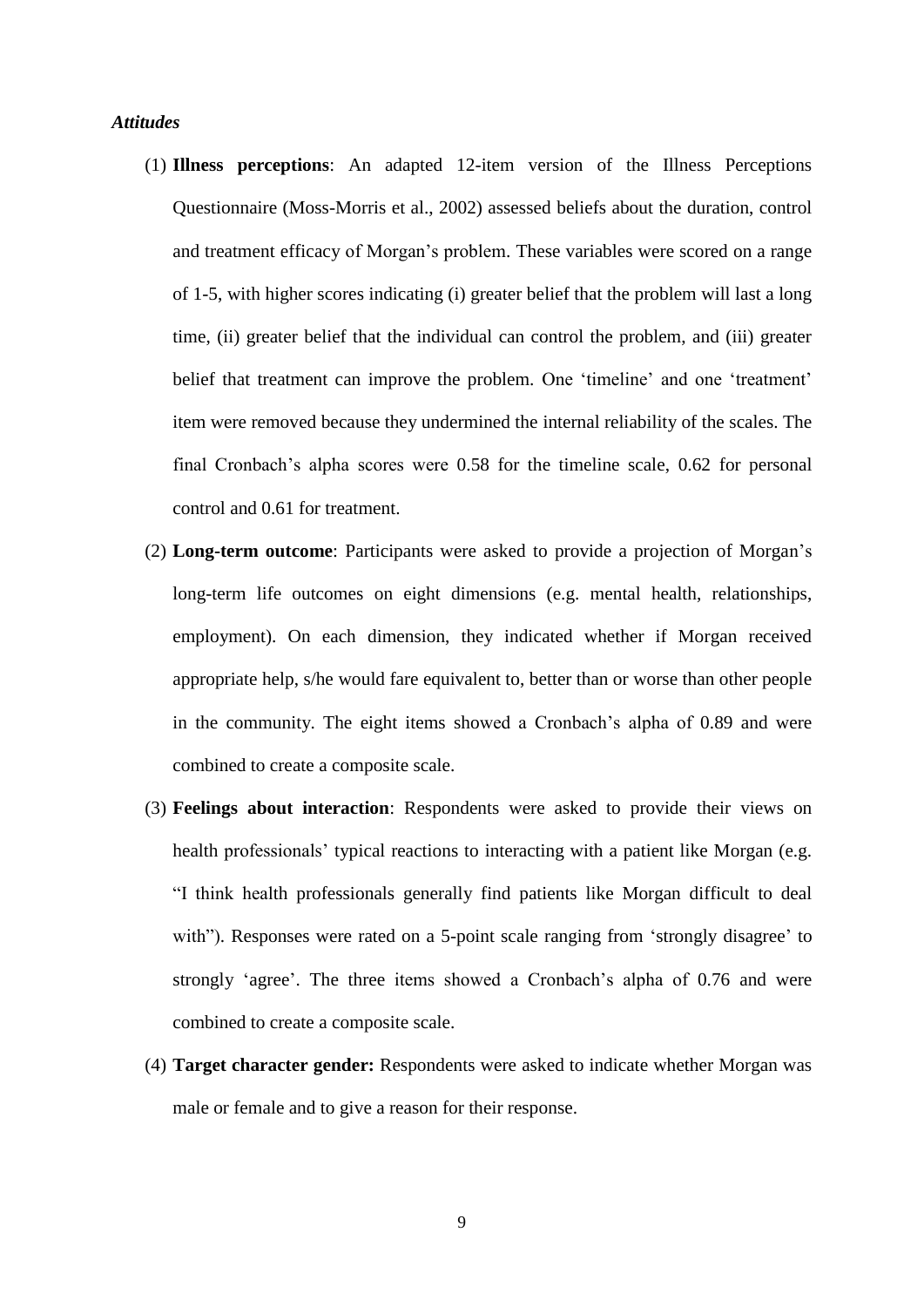# *Professional experience and knowledge*

After indicating their responses to the vignette, all participants completed questions on their professional experience with EDs, their knowledge of ED diagnosis and treatment guidelines, and their confidence regarding their diagnostic and treatment competence.

#### **Analysis**

The data were imported into SPSS for statistical analysis. On continuous variables, analyses of variance with post hoc pairwise comparisons were used to identify differences related to vignettes and professional categories. Normality was assessed with normal Q-Q plots and homogeneity of variance was evaluated using Levene's tests. When these assumptions were violated, Kruskal-Wallis H tests were used instead of ANOVAs. On categorical variables, chi square tests were used. Open-ended responses were analysed using content analysis. In the statistical analyses reported below, all missing cases were excluded pairwise, and all proportion figures were derived from the subset of the sample who responded to that item. Due to the multiple comparisons involved in the analysis, the analysis adopted a Bonferronicorrected significance criterion of .003.

#### **RESULTS**

# *Demographic & professional characteristics*

171 health professionals participated in the study. 60% (*n*=74) were based in Leinster, 24%  $(n=29)$  in Munster, 11%  $(n=13)$  in Connacht and 1%  $(n=2)$  in Ulster. Of those who stated their gender, 72% (*n*=109) were female. Counsellors/therapists were the professional group most prominently represented in the sample (40%, *n*=60), followed by psychiatrists (20%, *n*=30), GPs (15%, *n*=23) and psychologists (14%, *n*=21). Sixteen respondents did not fall into any of these categories (e.g., dieticians, social workers) and were classified as 'other'.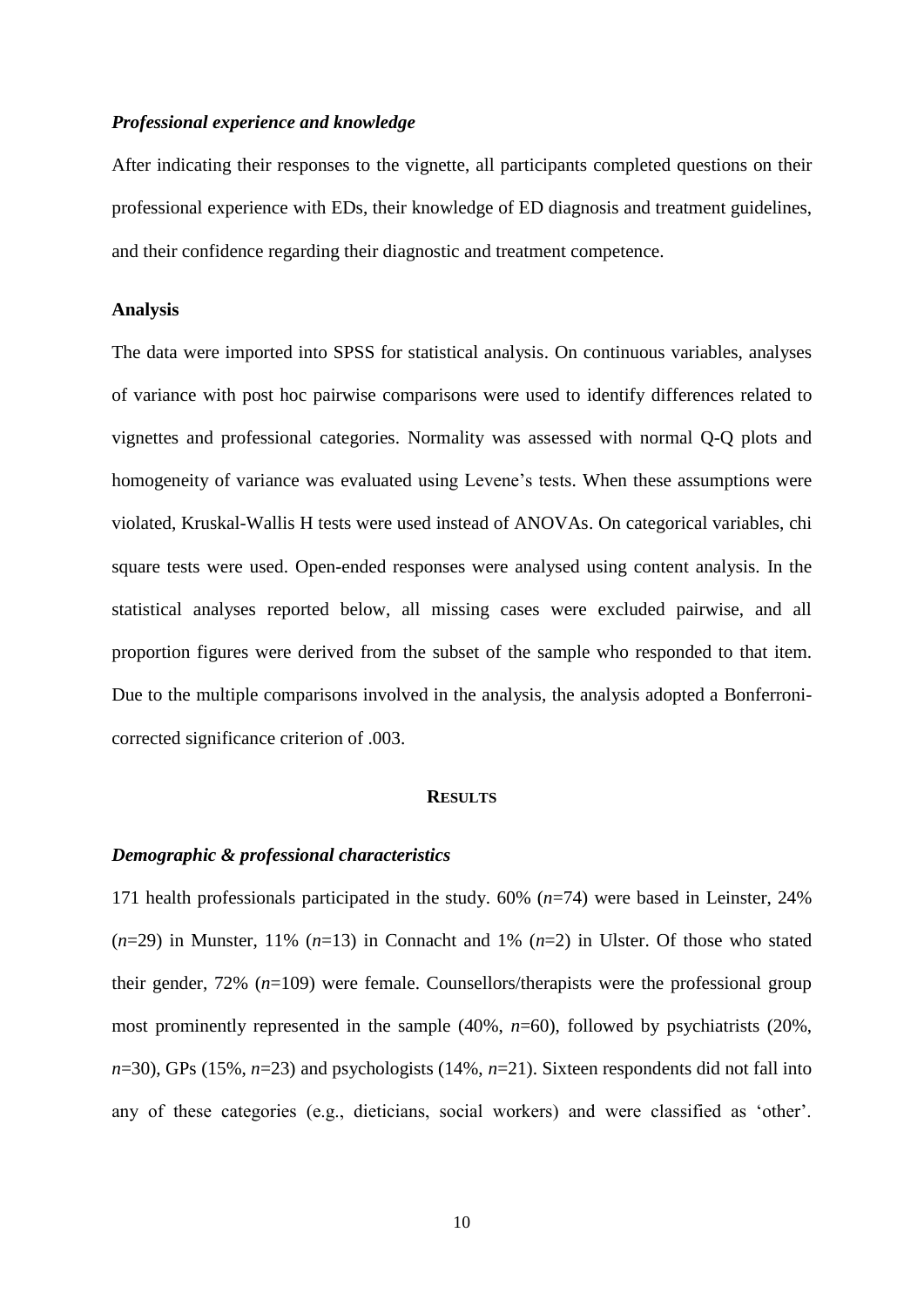Participants had an average of 15.8 years of clinical experience (*SD* = 9.2). 37% (*n*=56) worked in the public sector, 29% (*n*=43) in the private sector, and 34% (*n*=51) in both.

The survey programme randomly assigned participants to view one of five vignettes, corresponding to: AN (25%, *n*=39), BN (15%, *n*=24), BED (21%, *n*=33), Depression (19%, *n*=29) and T1 Diabetes (20%, *n*=32).

# **Clinical experience with EDs**

The vast majority (94%, *n*=85) of respondents reported that they had previously treated an individual with an ED. Overall, in the previous year participants had assessed or treated an average of 3.65 adolescents (15-18 year olds) presenting with an ED. Individuals within the professional category of 'other' had encountered most cases of ED (*M*=7.11, *SD*=10.35), followed by psychiatrists  $(M=5.25, SD=6.17)$  and GPs  $(M=3.46, SD=3.01)$ , with psychologists (*M*=1.57, *SD*=2.15) and counsellors (*M*=1.55, *SD*=1.87) having least engagement with ED patients. Respondents reported that they had an average of 2.36 (*SD*=4.1) 15-18 year olds with EDs currently in active treatment, of whom 86% were female.

# **Knowledge & Treatment**

# *Diagnosis of problem in vignette*

Figure 1 displays the percentage of responses that correctly categorised the problems described in the relevant vignette. The different vignettes produced significantly different rates of correct classifications,  $\chi^2$  (4, *N*=127) = 20.17, *p* <.001, *V*=.4. Using the conventional standardised residual of >2 as the criterion of significance, depression was significantly more likely to be correctly diagnosed, relative to the other conditions. AN and BED vignettes showed significantly lower rates of accurate diagnosis. There were no significant differences between the various professional disciplines' likelihood of offering a correct classification for the three ED vignettes,  $\chi^2$  (4, *N*=72) = 8.59, *p* = .07, *V*=.35.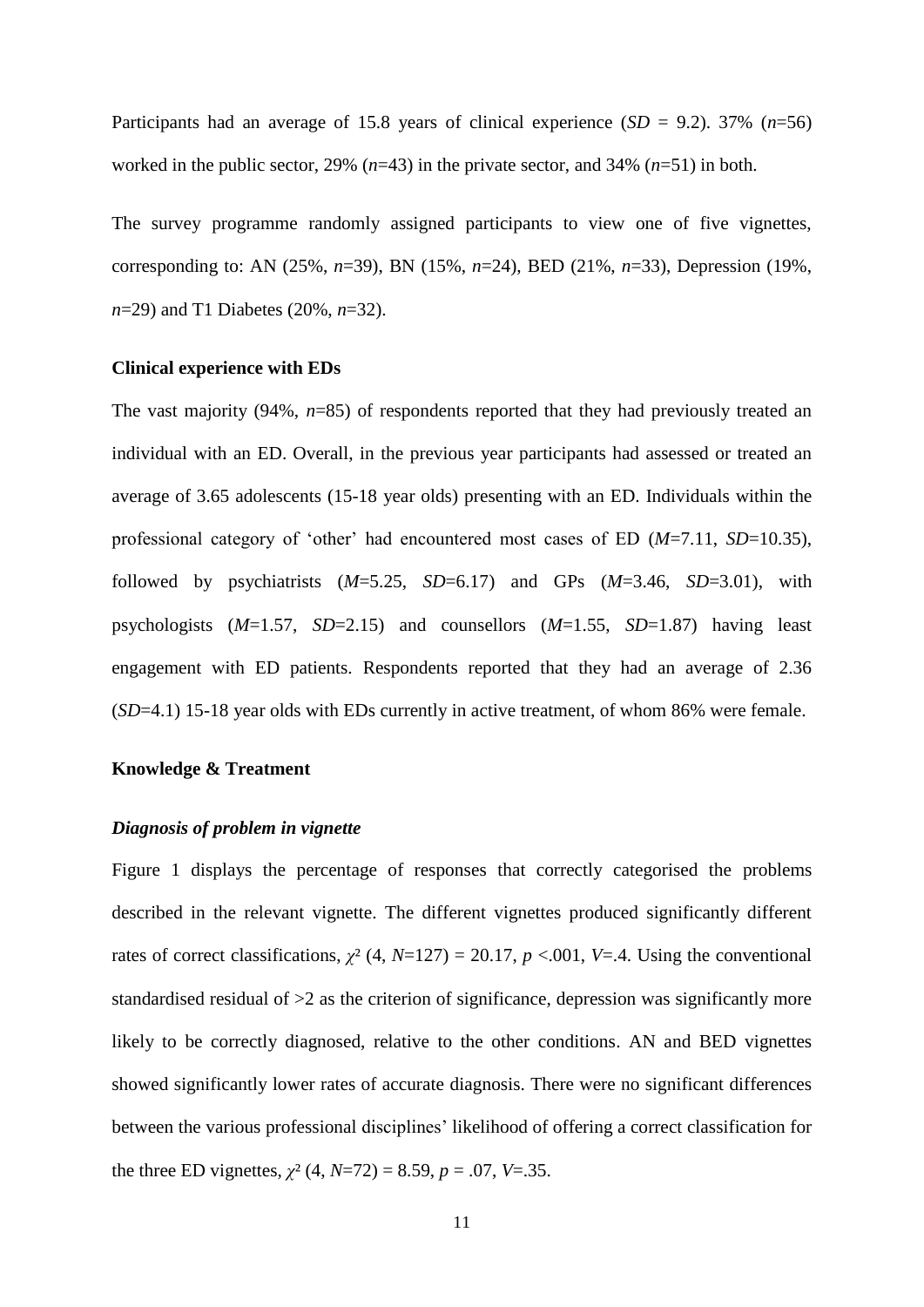#### **\*Figure 1\***

# *Steps to diagnose problem in vignette*

Free responses outlining the steps clinicians would take to diagnose Morgan's main problem were coded in terms of four categories. Table 1 presents the proportion of responses that suggested (i) a mental health assessment, (ii) a medical assessment, (iii) onward referral and (iv) consideration of collateral reports.

AN\* (*n*=31) BN\* (*n*=19) BED\* (*n*=26) Depression  $(n=25)$ Type 1 Diabetes (*n*=26) Mental health assessment 64.5% 42.1% 69.2% 68% 50% Medical assessment 49.4% 26.3% 15.4% 40% 53.8% Onward referral 25.8% 42.1% 19.2% 12% 38.5% Collateral reports 45.2% 21.1% 46.2% 32% 38.5%

**Table 1.** *Percentage of valid responses that proposed various steps to diagnose problem*

 $*AN = Anorexia Nervosa, BN = Bulimia Nervosa, BED = Binge Eating Disorder$ 

Looking solely at the data from the three ED vignettes, statistical analysis showed that GPs and 'other' health professionals were more likely to refer the patient onward than the other professional groups  $(\chi^2 \mid 4, N=72] = 18.75$ ,  $p=.001$ ,  $V=.51$ ). Counsellors were less likely than psychiatrists to mention medical assessments ( $\chi^2$  [4, *N*=72] = 32.17, *p*<.001, *V*=.67). Psychiatrists were most likely to recommend collateral reports ( $\chi^2$  [4, *N*=72] = 21.67, *p*<.001, .55). There were no significant differences in the professional groups' tendency to recommend a mental health assessment ( $\chi^2$  [4, *N*=72] = 10.05, *p* =.004, *V*=.37).

# *ED knowledge*

Respondents were administered six multiple choice questions assessing their knowledge about the detection and treatment of EDs (two questions each corresponding to AN, BN and BED). Table 2 displays the mean number of correct responses offered by participants from the various professional categories. A one-way ANOVA showed that total levels of knowledge varied significantly across professional groups,  $F(4,82) = 9.18$ ,  $p < .001$ ,  $p^2 = .31$ .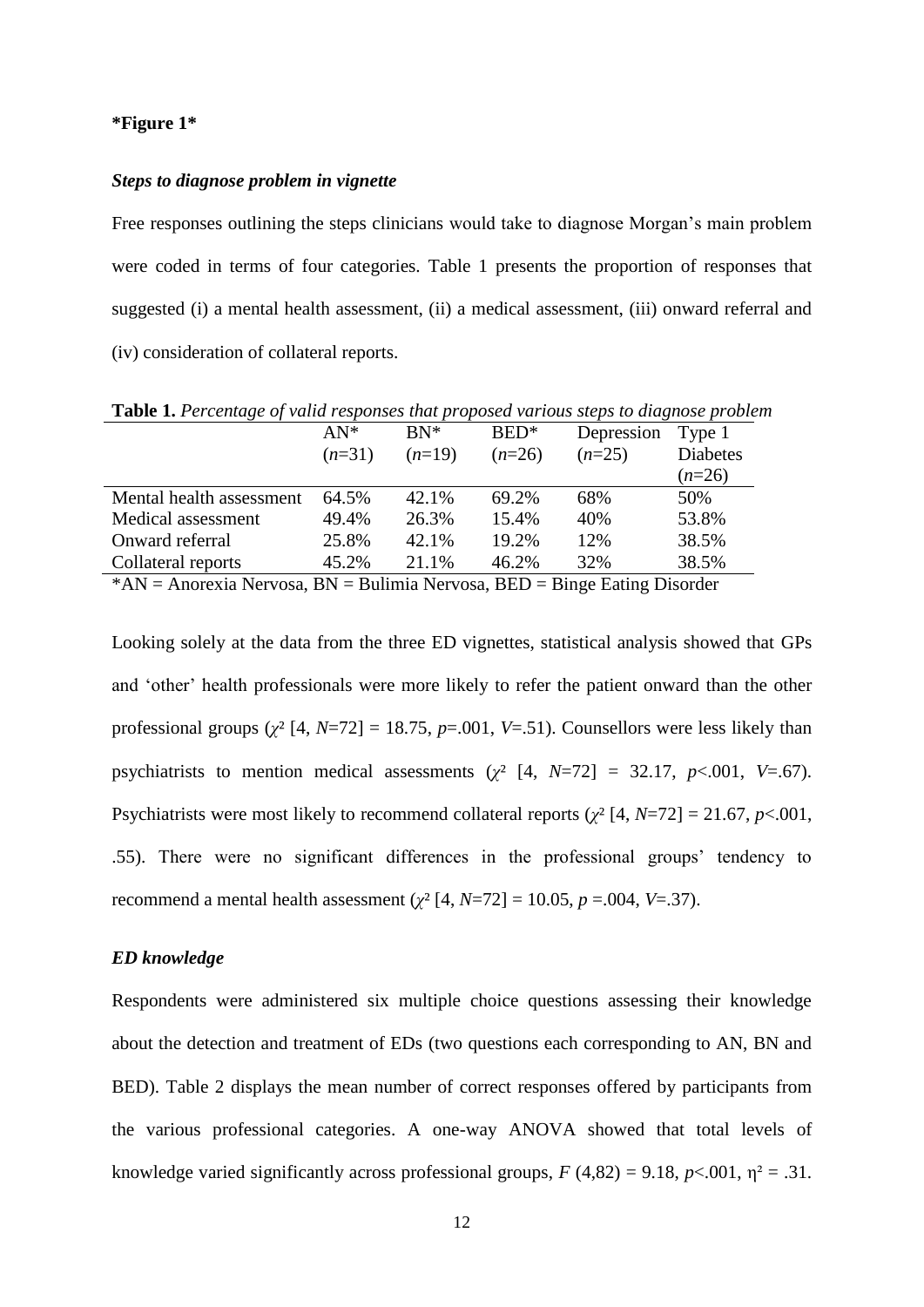Post hoc pairwise comparisons revealed that psychiatrists recorded significantly higher levels of knowledge than all the other professional groups. The knowledge scores of the other professional groups did not significantly differ from each other.

| <b>Table 2.</b> Levels of professional monitage about attending the treatment of LDs |        |           |        |           |                  |           |                 |           |
|--------------------------------------------------------------------------------------|--------|-----------|--------|-----------|------------------|-----------|-----------------|-----------|
|                                                                                      | $AN^*$ |           | $BN^*$ |           | BED <sup>*</sup> |           | Total knowledge |           |
|                                                                                      | Mean   | <i>SD</i> | Mean   | <i>SD</i> | Mean             | <i>SD</i> | Mean            | <i>SD</i> |
| Psychiatrist                                                                         | 1.61   | 0.58      | 1.87   | 0.34      | 1.87             | 0.34      | 5.35            | 0.83      |
| <b>GP</b>                                                                            | 0.82   | 0.73      | 1.53   | 0.51      | 1.53             | 0.51      | 3.88            | 1.05      |
| Psychologist                                                                         | 0.91   | 0.7       | 1.4    | 0.53      | 1.3              | 0.68      | 3.67            | 1.5       |
| Counsellor/Therapist                                                                 | 0.8    | 0.71      | 1.52   | 0.51      | 1.31             | 0.64      | 3.52            | 1.28      |
| Other                                                                                | 0.92   | 0.67      | 1.64   | 0.51      | 1.42             | 0.52      | 4               | 1.1       |
| Total sample                                                                         | 1.03   | 0.74      | 1.63   | 0.49      | 1.49             | 0.58      | 4.15            | 1.33      |

**Table 2.** *Levels of professional knowledge about detection and treatment of EDs*

\*AN = Anorexia Nervosa, BN = Bulimia Nervosa, BED = Binge Eating Disorder

# *Confidence in ED diagnosis and treatment*

Consistent with psychiatrists' greater knowledge scores, psychiatrists also reported greatest confidence in diagnosing and treating EDs,  $F(4,85) = 8.99$ ,  $p < .001$ ,  $\eta^2 = .3$ . Post hoc pairwise comparisons showed that psychiatrists' mean confidence levels (*M*=4.02, *SD*=0.7) were significantly greater than those of GPs (*M*=3.03, *SD*=0.8), counsellors (*M*=3.33, *SD*=0.88) and 'other' professions (*M*=2.46, *SD*=0.81), but were not significantly different from those of psychologists (*M*=3.6, *SD*=0.74).

# **Attitudes**

Table 3 displays the means and standard deviations recorded on all attitude measures, for each of the vignette conditions.

| Measure             | Vignette    | $\,N$ | Mean | Standard deviation |
|---------------------|-------------|-------|------|--------------------|
|                     | condition   |       |      |                    |
| Illness perceptions | $AN^*$      | 27    | 3.8  | 0.56               |
| -Treatment          | $BN^*$      | 15    | 3.69 | 0.62               |
|                     | BED*        | 22    | 3.71 | 0.42               |
|                     | Depression  | 21    | 3.71 | 0.58               |
|                     | T1 Diabetes | 21    | 3.75 | 0.66               |
| Illness perceptions | AN          | 28    | 3.17 | 0.64               |
| -Timeline           | BN          |       |      | 0.59               |

**Table 3.** *Descriptive statistics for attitude scales*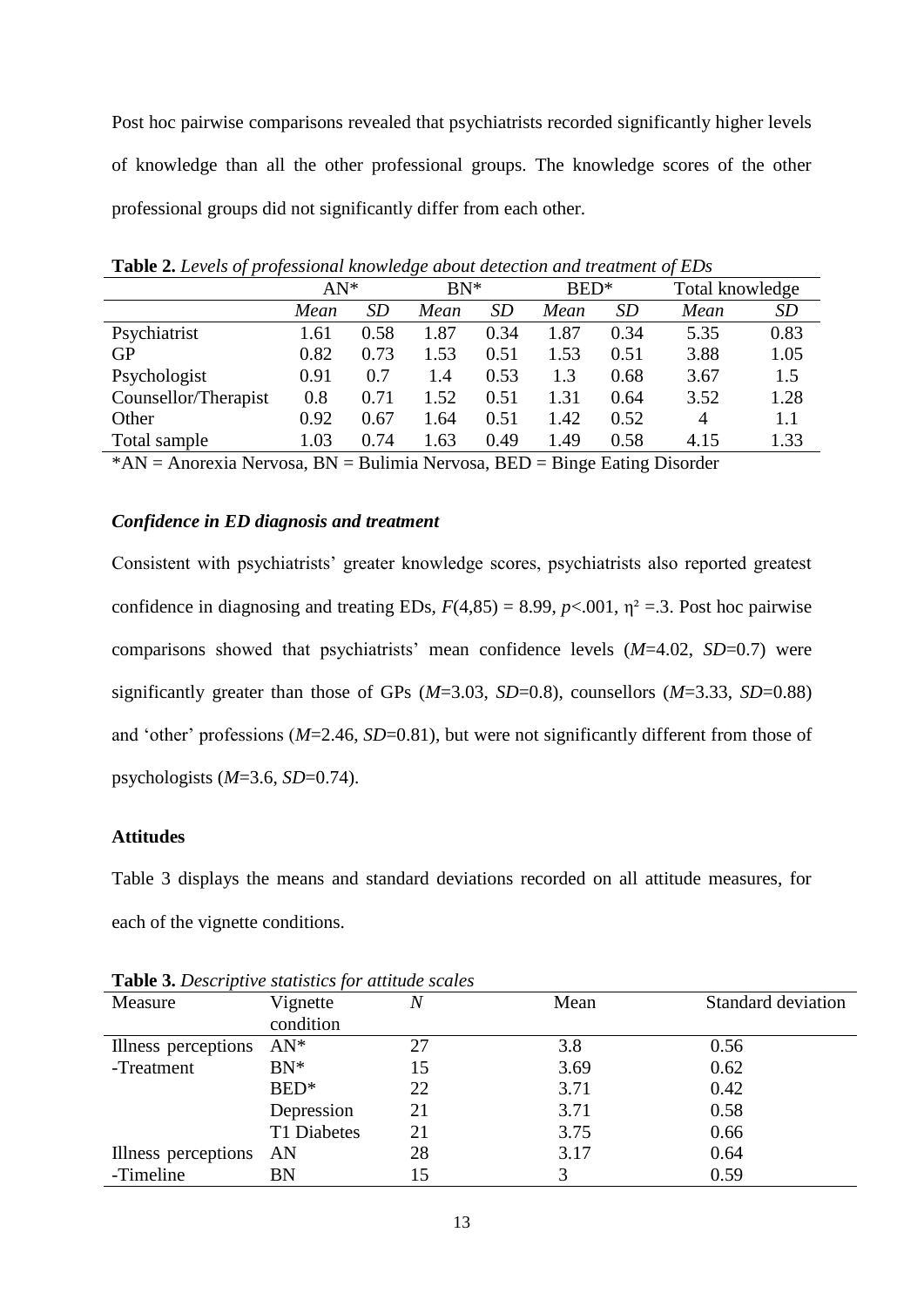|                                  | <b>BED</b>  | 24 | 3.29 | 0.47 |
|----------------------------------|-------------|----|------|------|
| Illness perceptions<br>- Control | Depression  | 20 | 2.6  | 0.62 |
|                                  | T1 Diabetes | 21 | 3.3  | 0.71 |
|                                  | AN          | 28 | 3.88 | 0.7  |
|                                  | <b>BN</b>   | 15 | 4.1  | 0.44 |
|                                  | <b>BED</b>  | 23 | 4.03 | 0.51 |
|                                  | Depression  | 21 | 3.9  | 0.5  |
|                                  | T1 Diabetes | 21 | 4.15 | 0.58 |
| Long-term                        | AN          | 27 | 3.26 | 3.81 |
| outcome                          | <b>BN</b>   | 15 | 1.40 | 3.94 |
|                                  | <b>BED</b>  | 23 | 0.87 | 4.91 |
|                                  | Depression  | 20 | 3.15 | 3.53 |
|                                  | T1 Diabetes | 19 | 1.42 | 2.8  |
| Feelings about                   | AN          | 28 | 7.43 | 2.35 |
| interaction                      | <b>BN</b>   | 15 | 1.40 | 3.94 |
|                                  | <b>BED</b>  | 23 | 0.87 | 4.91 |
|                                  | Depression  | 20 | 3.15 | 3.53 |
|                                  | T1 Diabetes | 19 | 9.32 | 2.52 |

 $*AN = Anorexia Nervosa, BN = Bulimia Nervosa, BED = Binge Eating Disorder$ 

# *Illness perceptions*

One-way ANOVAs revealed no significant differences between the five vignettes on perceptions of personal control (*F* [4,103] = 1.01,  $p=0.4$ ,  $p^2=0.04$ ) or treatment efficacy (*F*  $[4,101] = .14$ ,  $p=.97$ ,  $\eta^2=.01$ ). A statistically significant difference was detected in the timelines ascribed to the various conditions ( $F$  [4,103] = 4.68,  $p=0.002$ ,  $\eta^2=0.15$ ). Post hoc pairwise comparisons indicated that clinicians believed that the depressive symptoms would last a significantly shorter duration (*M*=2.6, *SD*=.62) than the symptoms described in the AN (*M*=3.17, *SD*=.64), BED (*M*=3.29, *SD*=.47) or T1 diabetes (*M*=3.3, *SD*=.71) vignettes. The timelines ascribed to the BN  $(M=3, SD=.59)$ , AN and BED vignettes did not significantly differ from each other.

One-way ANOVAs were conducted to determine if there was an effect of professional category on illness perceptions. For these analyses, since the three cases of ED did not significantly differ on any of the three subscales, their data was merged into one overarching ED category in order to ensure adequate sample sizes. The different professional categories did not significantly differ in their perceptions of the treatment  $(F[4,59] = .96, p=.44, \eta^2=.06)$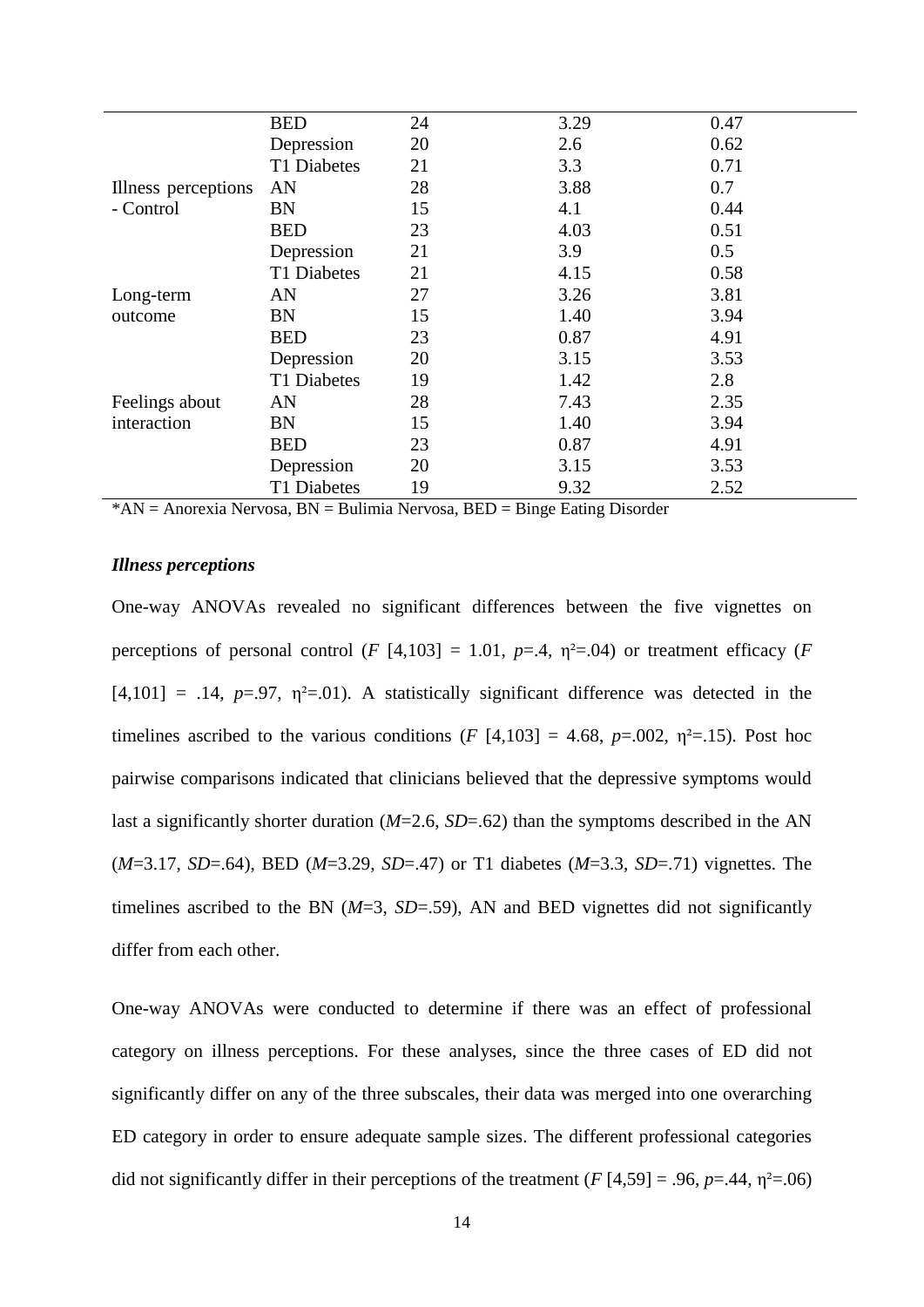or timeline ( $F$  [4,62] = 1.85,  $p=13$ ,  $\eta^2=11$ ) of EDs. On personal control, psychiatrists scored highest (*M*=4.31, *SD*=0.36) and GPs lowest (*M*=3.67, *SD*=0.63), but these differences did not meet the Bonferroni-corrected significance criterion of .003 (*F* [4,61] = 2.78, *p*=.035,  $\eta^2 = 15$ ).

#### *Long-term outcome*

A significant Levene's test indicated that the assumption of homogeneity of variance was violated for the measure of long-term outcome. A Kruskal-Wallis H test was therefore performed to assess whether the target characters in the various vignettes were judged to have different prospects. This test was not statistically significant ( $\chi^2$  [4, *N*=104] = 5.77, *p* = .217,  $\eta^2 = 0.06$ ).

A Kruskal-Wallis H test on the collapsed ED data revealed a significant difference between the professional groups' outcome assessments for the ED vignettes ( $\chi^2$  [4, *N*=65] = 15.84, *p* = .003,  $\eta^2$ =.25). Psychiatrists were most pessimistic about ED patients' outcomes, and post hoc pairwise comparisons showed that psychiatrists projected significantly poorer outcomes than counsellors/therapists. There were no other significant differences between the professional groups.

# *Feelings about interaction*

The various vignettes produced significantly different responses to this variable,  $F(4,101) =$ 5.11,  $p=0.001$ ,  $\eta^2=0.17$ . Post hoc pairwise comparisons showed that respondents believed that health professionals liked working with individuals with depression or Type 1 diabetes significantly more than with AN patients. There were no other significant differences between the vignettes. Furthermore, there was no main effect of professional category on feelings about interacting with the ED targets,  $F(4,62) = .54$ ,  $p=.7$ ,  $p^2=.03$ .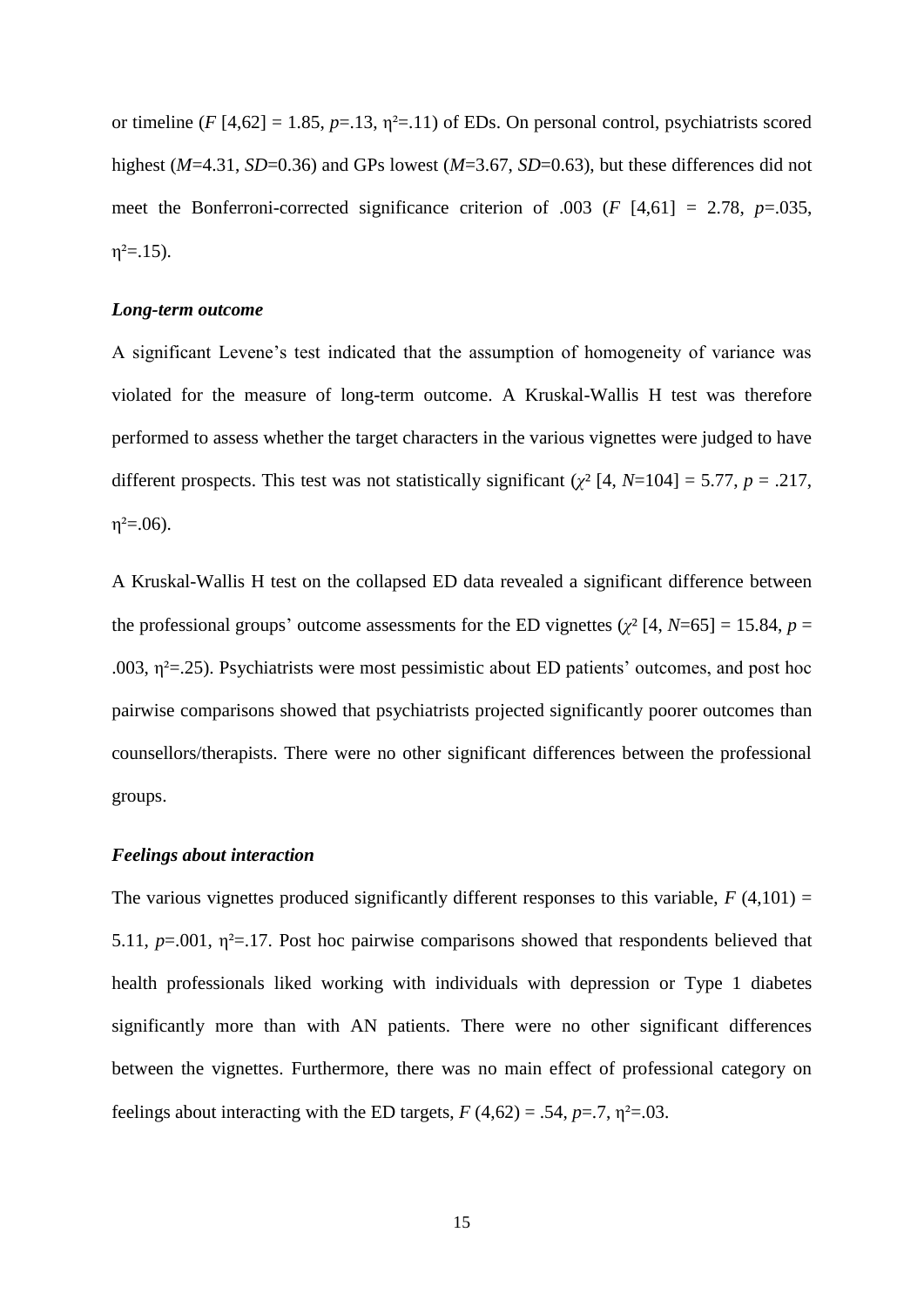# *Perceived gender of vignette character*

Respondents were asked to indicate their assumptions about the gender of the character they had encountered in the vignette ('Morgan'). Figure 2 demonstrates the proportion of respondents for each vignette who imagined Morgan to be male or female. The vignettes differed significantly in their tendency to be interpreted as describing a male or female, *χ*² (4,  $N=96$ ) = 16.6,  $p=.002$ ,  $V=.42$ . Inspection of the standardised residuals (using  $>2$  as the significance criterion) showed that participants were significantly more likely to assume the target character in the depression vignette was male and the AN vignette female.

# **\*Figure 2\***

#### **DISCUSSION**

The knowledge and attitudes of service providers are key variables influencing the quality and receptiveness of the care available to young people with EDs. This research provides the first empirical evidence of Irish health professionals' knowledge about EDs and attitudes towards adolescents presenting with these disorders.

# **How knowledgeable are Irish health professionals about EDs?**

Levels of ED knowledge were moderately good, with respondents correctly answering an average of 4.2 of the 6 questions about ED diagnosis and treatment. However, respondents fared poorly on a question regarding the BMI parameters that would indicate the presence of AN, which was correctly answered by fewer than half of participants. A very similar finding previously emerged in a study of British clinicians (Currin et al., 2006), suggesting that this gap in knowledge may have international relevance. However, this pattern should be understood in light of recent debates about BMI thresholds for AN: clinical guidelines place increasing emphasis on proportional weight loss rather than absolute BMI figures, and the recently revised DSM-V criteria recommend BMI as a guide for determining the severity of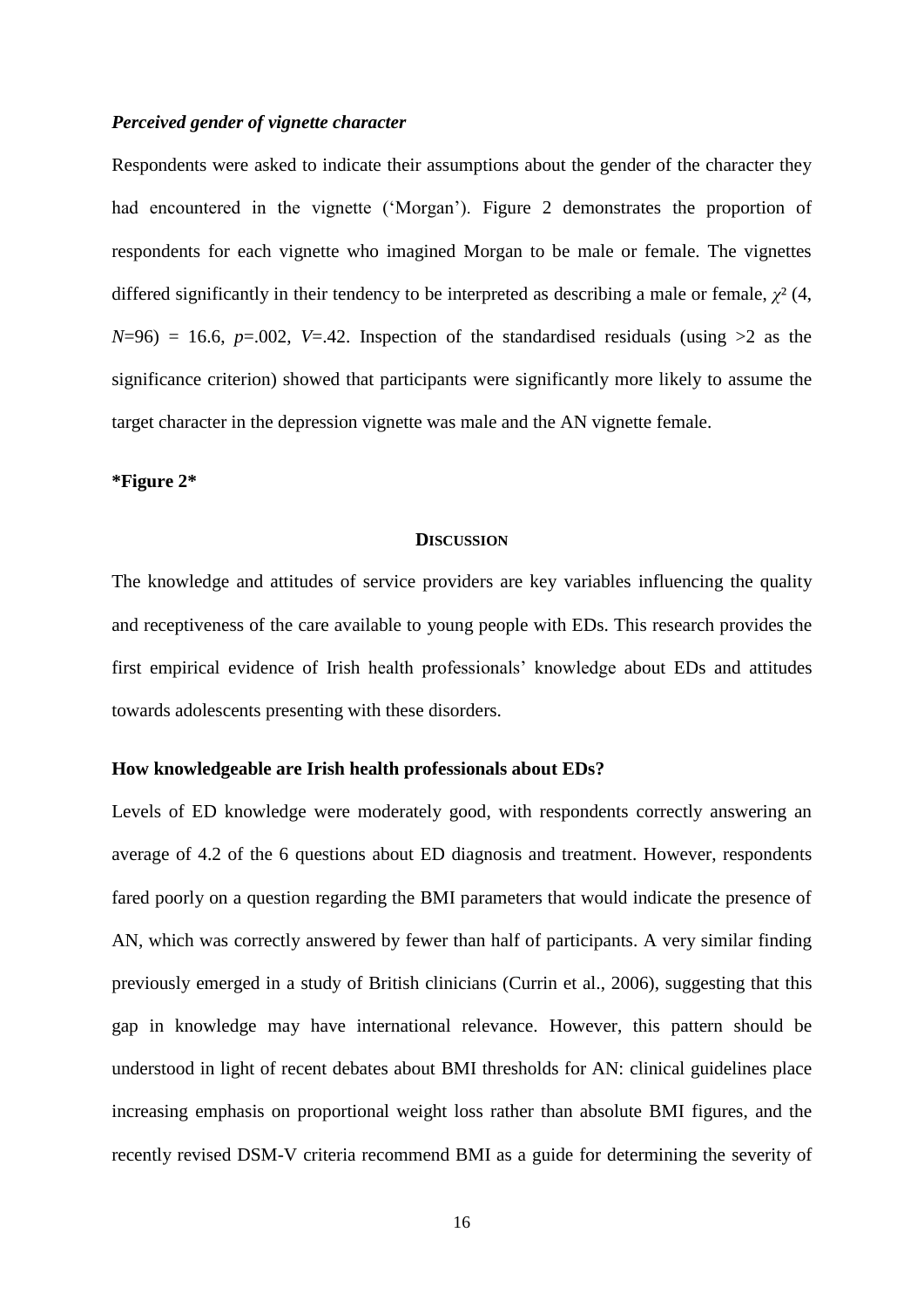an ED rather than its presence per se. Additionally, in children and adolescents, BMI centiles charts are more meaningful than absolute BMI values. Given the reduced centrality of BMI in ED diagnosis for young people, the poor response to this question may not have particularly critical clinical repercussions.

Although participants performed relatively well overall on the factual questions about EDs, the current study raises doubt about whether this knowledge is implemented into clinical practice. When confronted with a hypothetical clinical case, participants struggled to distinguish the various categories of EDs, and were much more likely to recognise symptoms of depression. Fewer than half of respondents who saw the BN vignette and less than onefifth of those exposed to the BED and AN vignettes correctly classified these disorders. It should be noted that additional participants did recognise the problems presented as indicating some type of 'eating disorder' but did not specify which type. If these responses are included, the rates of identifying the presence of an ED rise to 58% for BN, 55% for AN, and 38% for BED. Nevertheless, this still indicates a substantial rate of non-recognition of the presence of an ED. While these data may partly reflect clinically-prudent misgivings about making a diagnosis on the basis of limited information, such reluctance did not deter people from assigning a diagnosis to the depression vignette. This suggests some lack of certainty surrounding typical clinical presentations of EDs.

# **What characterises health professionals' attitudes towards EDs?**

Our data revealed some indications that health professionals hold more negative attitudes to EDs relative to other mental or physical illnesses. Specifically, and consistent with previous research (Byrne, 2000; Thompson-Brenner et al., 2012), participants believe that clinicians prefer working with patients with depression and diabetes than patients with AN. This suggests that clinicians might feel a level of discomfort working with ED patients. Further research is required to determine whether negative experience of clinical interactions stems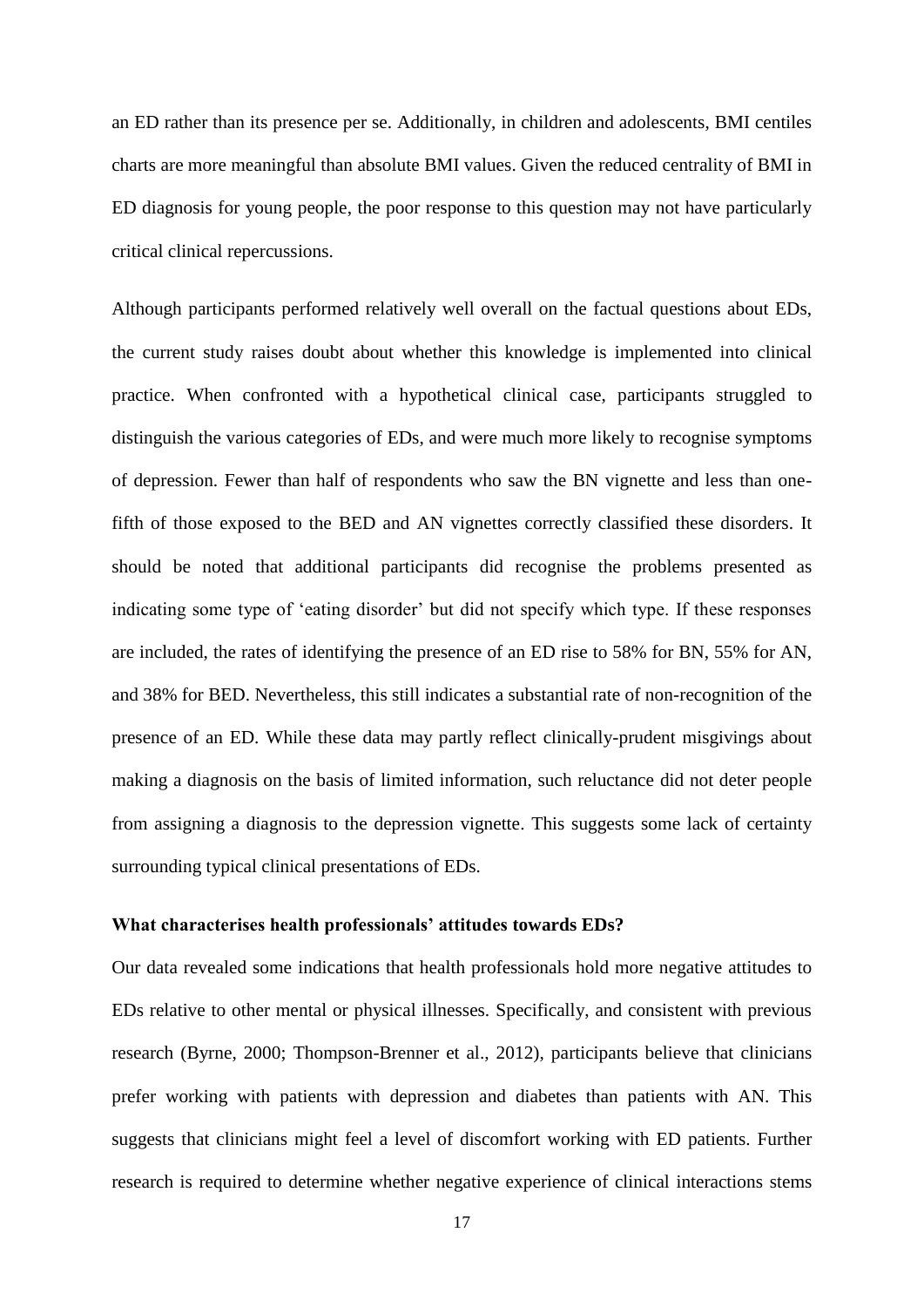from difficulties posed by limited ED resources and knowledge, or a more subjective aversion to individuals with these disorders.

Professionals generally viewed EDs as chronic disorders while simultaneously holding optimistic beliefs regarding the controllability and treatment efficacy of EDs. This belief pattern is discrepant with Weinman et al.'s (1996) proposition that belief in the controllability and curability of an illness is associated with shorter perceived illness duration. In addition, the beliefs expressed by this professional sample are at odds with the illness models held by ED-affected individuals themselves, who tend to view their disorder as characterised by low controllability and curability (Holliday, Wall, Treasure, & Weinman, 2005). Discrepancies in the illness beliefs held by those affected and the people around them, including health care providers, are associated with psychological distress on the part of the patient (Quiles Marcos, Weinman, Terol Cantero, & Belendez Vazquez, 2009). These client-clinician discrepancies could foster difficult clinical interactions, particularly if the client perceives a stigmatizing attitude on the part of the health professional (Easter, 2012; Stevenson, McNamara & Muldoon, 2014). Such tensions could perhaps underlie respondents' sense that health professionals like working with patients with EDs less than with other patient groups.

Further illuminating professionals' potentially biased preconceptions of individuals with EDs, the data indicated the gendered nature of clinical representations of EDs. On encountering the Depression and T1 Diabetes vignettes, the vast majority of participants assumed that the patient was male. In explaining their answer, many commented that in their experience 'Morgan' is more typically a male name. Participants' elaborations suggested that these associations with the name 'Morgan' continued to influence interpretations of the ED vignettes, which considerable numbers of people continued to judge as male. However, the masculine connotations of this particular name became significantly less important when the vignette described disordered eating patterns, which swayed more participants towards a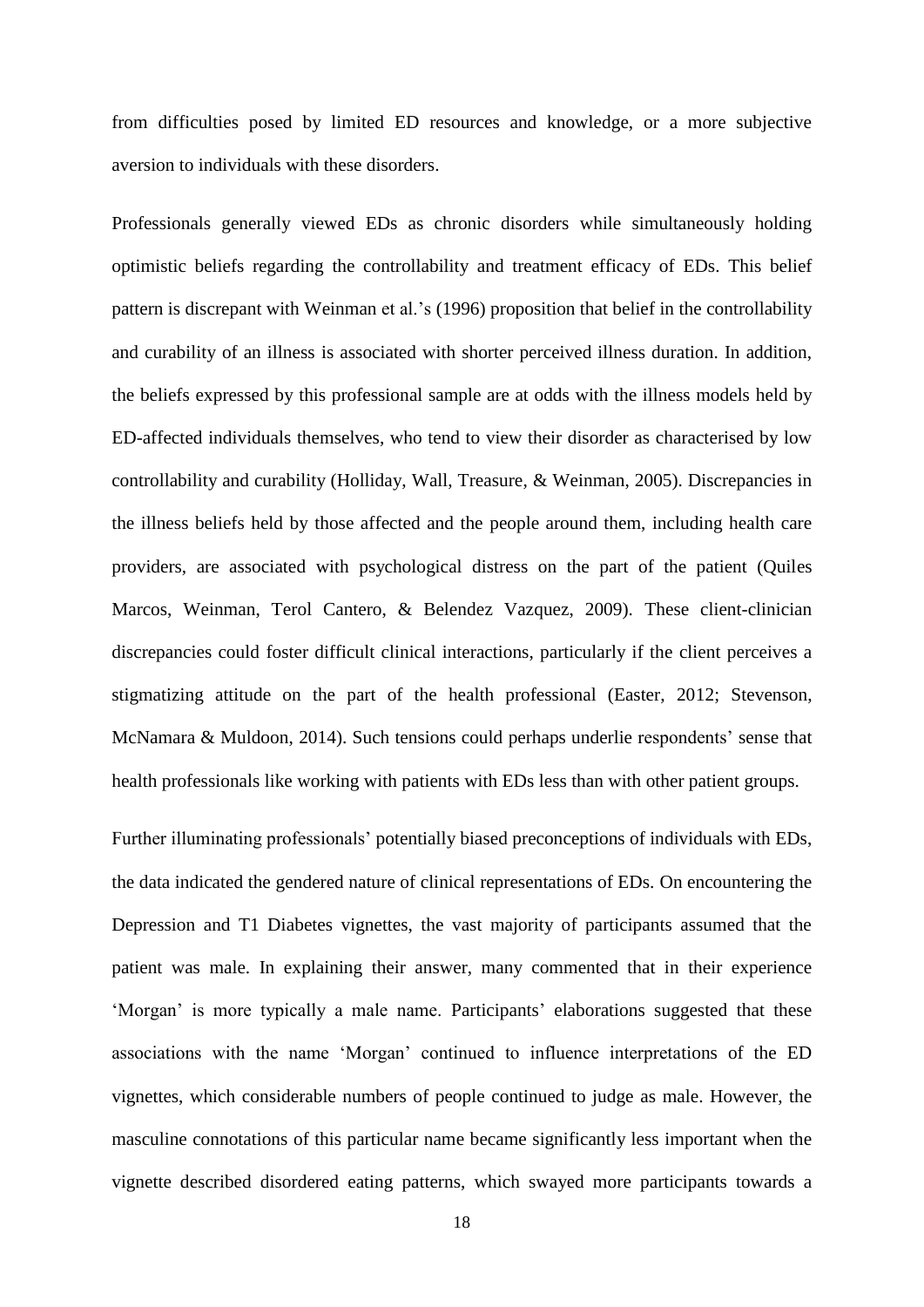female judgement. This likely reflects an implicit association between females and eating problems, particularly in the case of the dietary restriction typical of AN. The association between EDs and women does have a basis in epidemiological reality. However, the widespread feminisation of representations of EDs compounds the difficulties experienced by men with EDs, who feel that their masculinity is brought into question (Griffiths et al., 2014a, 2014b). Further research should investigate whether the gendered interpretation of ED symptoms has implications for clinicians' diagnosis of or attitudes towards male patients who present with EDs (Strother, Lemberg, Stanford, & Turberville, 2012). Future research on the gender judgements that vignettes elicit may also benefit from including a response category of 'other', 'unknown' or 'could be either': the dichotomous male/female options used in the current study may have unduly restricted responses.

# **Do different professional groups hold different beliefs about EDs?**

The survey also revealed a number of interdisciplinary differences in health professionals' orientations towards EDs. Apart from the small number of participants categorised as 'other', psychiatrists had the highest levels of professional contact with ED patients. Consistent with this, psychiatrists had the greatest levels of knowledge about and confidence in the diagnosis and treatment of EDs. These differences in psychiatrists' clinical competence were paralleled by certain differences in their attitudes and beliefs about EDs. Of all the professional groups, psychiatrists expressed the most pessimistic views regarding ED patients' long-term life prospects. The finding that those with the most expertise in EDs are most negative about ED patients' outcomes is concerning, given the centrality of these professionals in the clinical care available to people with EDs. Outcome perceptions were not statistically related to participants' level of experience with ED patients, which suggests psychiatrists' pessimism about ED patients' prospects is due to factors other than greater exposure to the progression of ED pathology. It is possible that psychiatrists see a disproportionate amount of people with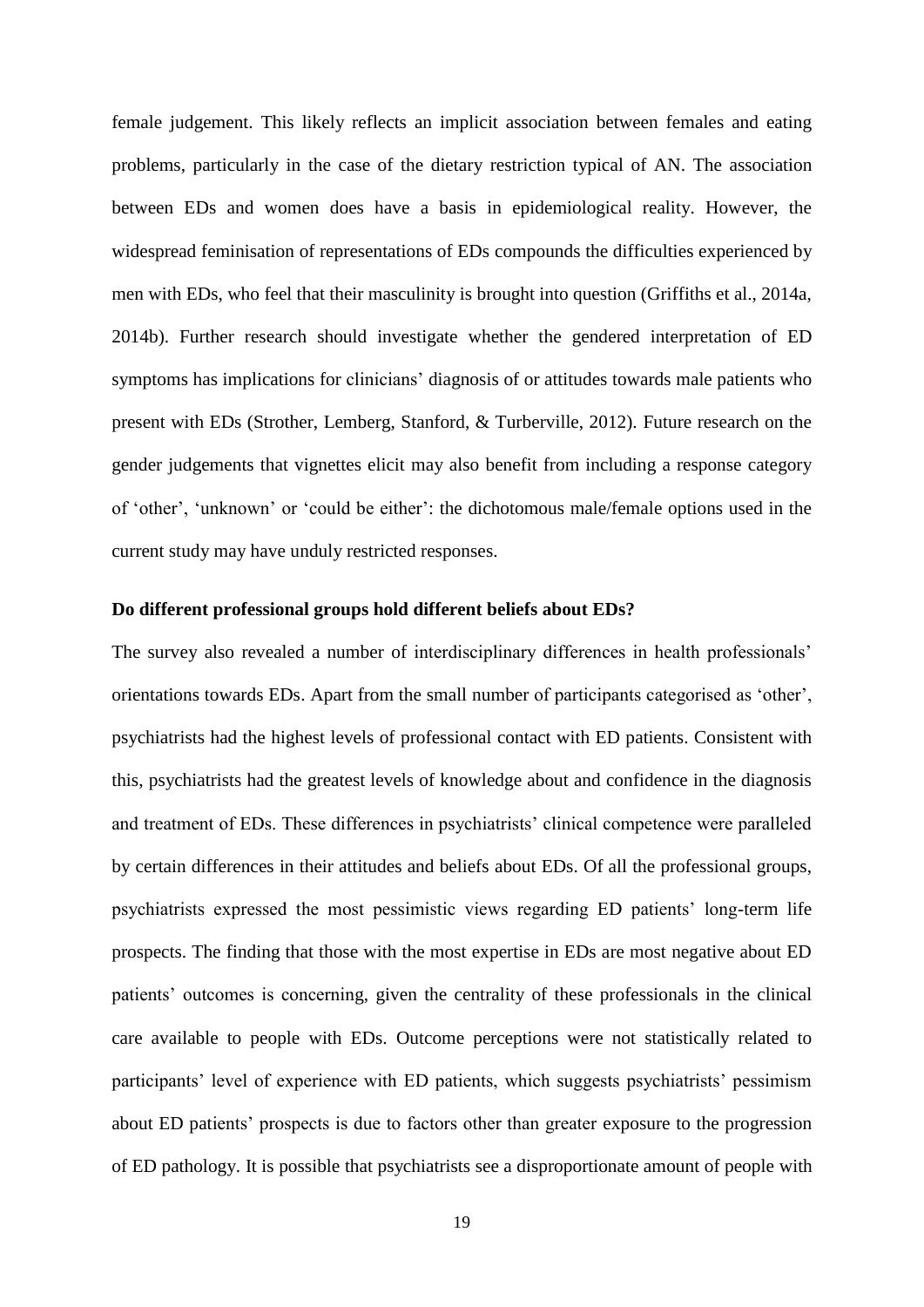severe and enduring EDs, with milder cases presenting in primary care. However, even if psychiatrists' pessimism is grounded in a greater awareness of the high mortality and morbidity associated with EDs, it could nevertheless have a detrimental effect on clinical outcomes if their pessimistic outlook is unconsciously transmitted to patients.

The research also has implications for the recommendation made in *A Vision for Change* that EDs be initially treated at primary care level (Department of Health & Children, 2006). Our data vindicate *A Vision for Change'*s contention that GPs are ill-equipped to treat EDs. The GPs in this sample had a relatively limited level of ED knowledge and reported a lack of confidence in diagnosing and treating EDs. This reiterates the issue of inadequate mental health training for GPs (Copty & Whitford, 2005). However, it is worth noting that GPs ascribed patients the least personal control over their illness, which is consistent with the illness belief model held by those with AN themselves (Holliday et al., 2005). This could promote a successful initial clinical consultation.

# **Study strengths & limitations**

This study represents the first attempt to assess both professional knowledge of EDs and professional attitudes towards individuals with EDs in Ireland. *A Vision for Change* noted that health professionals were insufficiently equipped to deal with EDs, but offered no insight into the precise nature of the posited deficiencies. This study has identified specific gaps in knowledge and illness belief models that conflict with those held by ED-affected individuals themselves, which may have negative implications for professional-client interactions.

However, it is important to acknowledge the study's limitations, most notably the relatively low response rate. Despite extensive efforts to disseminate the survey, and numerous communications from clinicians acknowledging the need for this research, only 9% of the 1,916 health professionals contacted participated. This type of response rate is not unusual in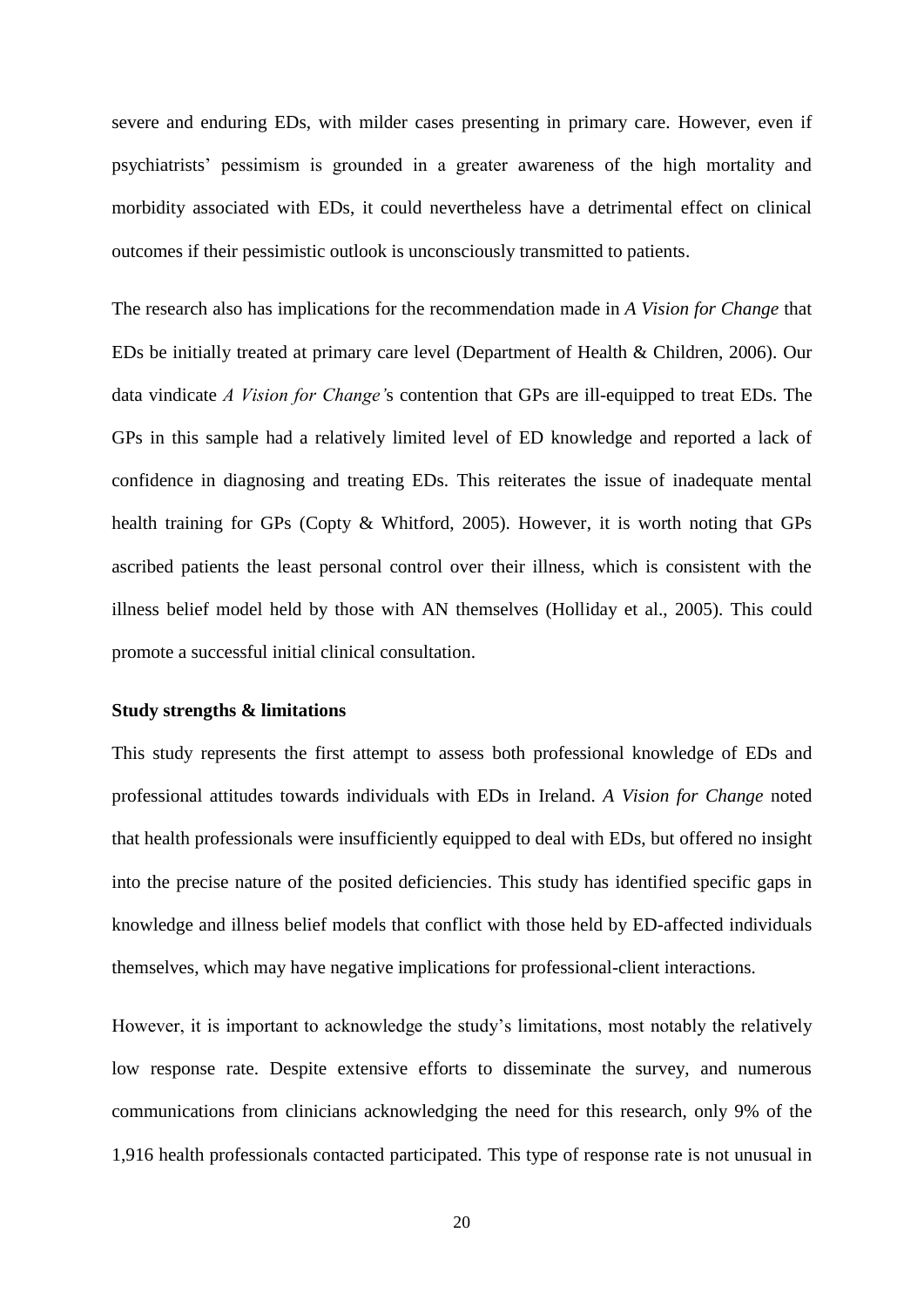surveys of health professionals (e.g. Aitken, Power, & Dwyer, 2008; Kim et al., 2000), which typically deliver lower responses than general household surveys (Asch, Jedrziewski, & Christakis, 1997). It likely reflects the pressurised workloads of health professionals in Ireland: numerous practitioners responded that they would like to contribute to the research but simply did not have the time. Although the response rate was lower than desired, in absolute terms the sample size is considerably higher than the only previous Irish study on this topic (Flahavan, 2006). Nevertheless, the limited sample size, in the context of the fiveway comparison involved in the vignette design, compromised the statistical power of the analysis. Future research with a larger sample size may identify more subtle effects that this analysis was unable to detect.

The low response rate may also have introduced a source of bias into the research, which should be borne in mind when interpreting its results. However, it is difficult to assess the full implications of the high non-response rate for multiple reasons. Firstly, as all survey invitations were sent via email, it is impossible to tell how many invitations were delivered to active email accounts or read by the intended recipient. The 'true' rate of response (i.e. the number of participants relative to the number who actually read the email) is therefore unclear, but is likely higher than 9%. Secondly, because there is no available information about the characteristics of non-responders, it is not possible to determine whether those who did respond were demographically or professionally distinctive in some way. However, other studies have found that low response rates in surveys of health professionals only minimally increase the risk of response bias (Cull, O'Connor, Sharp, Tang, 2005). Additionally, our results correspond with findings from other jurisdictions relating to both knowledge (e.g. Currin et al., 2006) and attitudes (e.g. Byrne, 2000; Thompson-Brenner et al., 2012) among health professionals.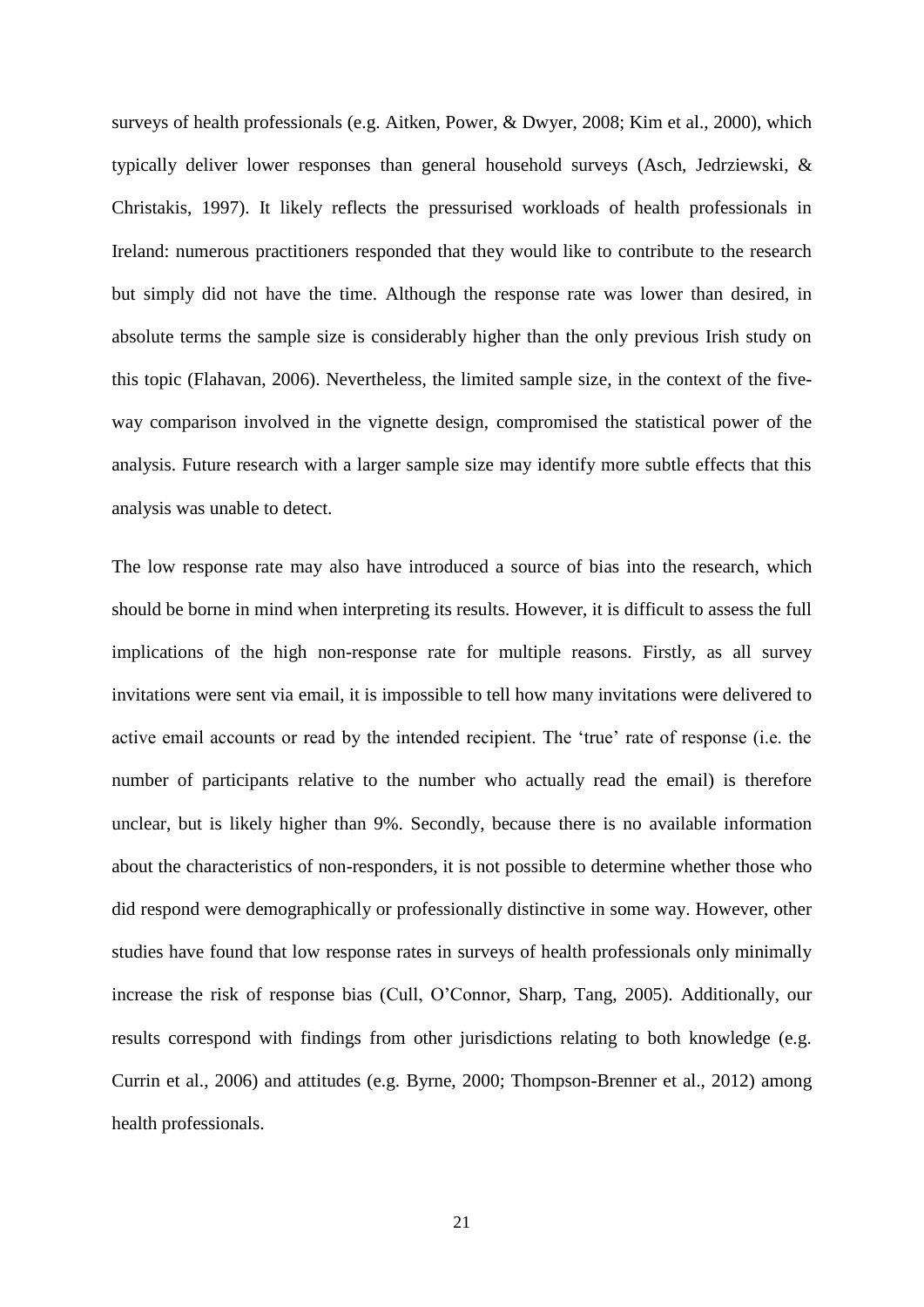A further limitation relates to the vignette-based design. Although vignettes are recognised as powerful means of accessing valid, naturalistic responses (Chambers, Murphy & Keeley, 2015), it is sometimes difficult to determine the extent to which data reflects the specific features of the vignettes provided, rather than more generalizable illness representations. For instance, although the name 'Morgan' was selected to represent a gender-neutral character, participants' responses indicated that it was more strongly associated with males, which influenced their inferences about the vignette target. This illustrates how rather superficial details of vignette content can shape the data collected. These issues do not negate the value of vignette designs, but rather highlight the need for external validation of results through different vignette texts and through alternate, non-vignette-based methodologies. This should be a priority for future research.

# **Conclusion**

The results of this study indicate the need for a concerted effort in training Irish health professionals in the diagnosis and management of EDs. Given the important role primary care practitioners play in the detection and management of EDs in Ireland, it is critical that ED expertise does not lie solely with mental health specialists. Specific training in EDs should be integrated into the medical education of GPs and allied health professionals. Additionally, this research indicates that training programmes should incorporate a focus on attitudes as well as knowledge. Our data suggest that specific misconceptions that need to be addressed include the notions that EDs are self-inflicted and the individual has a high level of control over their behaviours, and that full recovery is unlikely. Health services should cultivate an awareness of how professionals' attitudes can impact on service quality, and of the detrimental effect stigma-consciousness can have on people's decision to initiate and maintain treatment.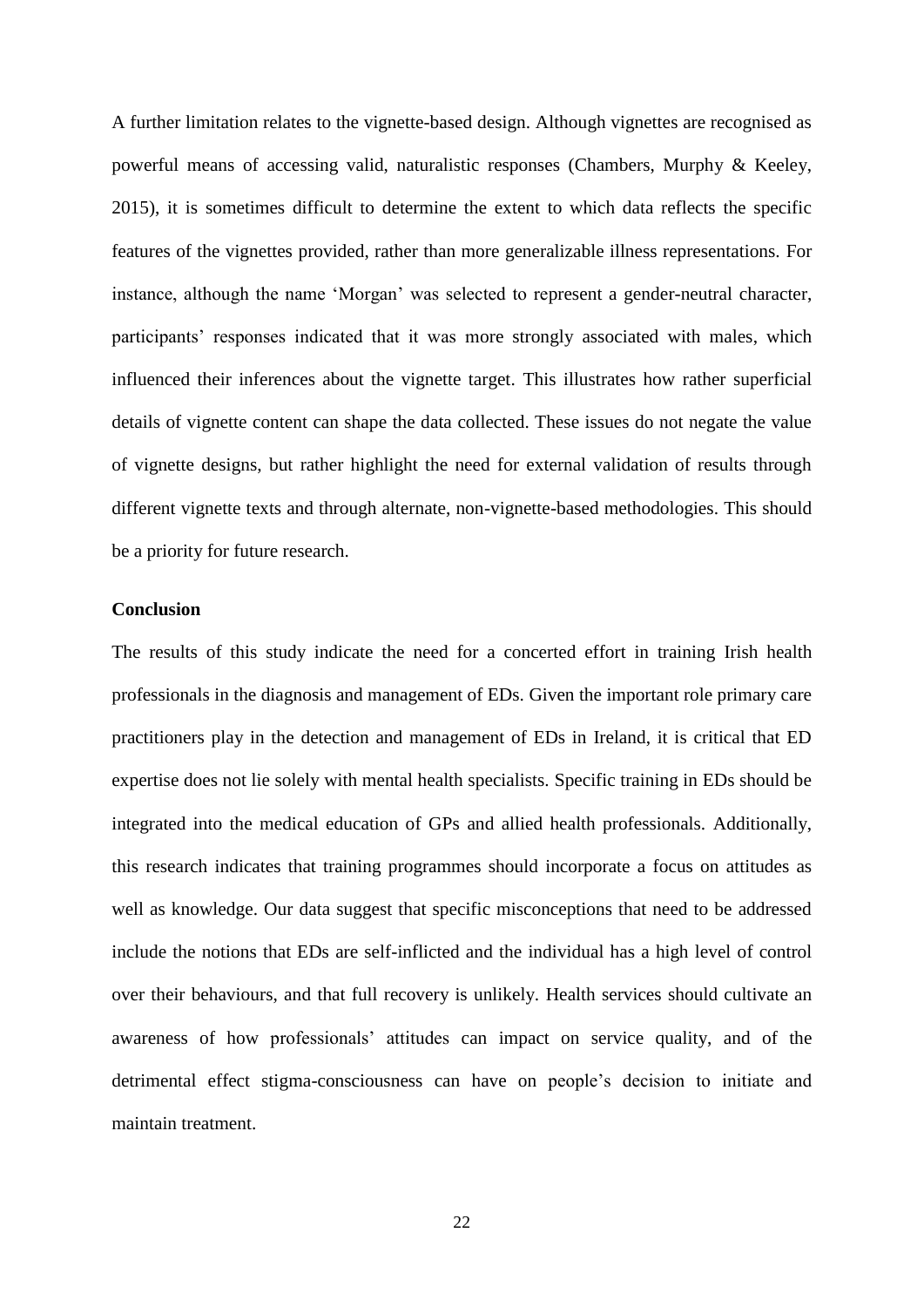#### **ACKNOWLEDGEMENTS**

This research was made possible through a generous grant from the Saint John of God Research Grants Scheme (grant ref. 512). We would like to acknowledge the support of the expert committee who advised the project: Prof Walter Cullen, Dr Barbara Dooley, Ms Jacinta Hastings and Dr Dasha Nichols.

# **REFERENCES**

**Aitken C, Power R, Dwyer R** (2008). A very low response rate in an on-line survey of medical practitioners. *Australian and New Zealand Journal of Public Health* **32,** 288–289.

**Asch, DA, Jedrziewski MK, Christakis NA** (1997). Response rates to mail surveys published in medical journals. *Journal of Clinical Epidemiology* **50**, 1129-1136.

**Booth ML, Bernard D, Quine S, Kang MS, Usherwood T, Alperstein G, Bennett DL** (2004). Access to health care among Australian adolescents: Young people's perspectives and their socio-demographic distribution. *Journal of Adolescent Health* **34**, 97-103.

**Byrne P** (2000). Stigma of mental illness and ways of diminishing it. *Advances in Psychiatric Treatment* **6**, 65-72.

**Chambers D, Murphy F, Keeley HS** (2015). All of us? An exploration of the concept of mental health literacy based on young people's responses to fictional mental health vignettes. *Irish Journal of Psychological Medicine* **32**, 129-136.

**Copty M, Whitford DL** (2005). Mental health in general practice: Assessment of current state and future needs. *Irish Journal of Psychological Medicine* **22**, 83-86.

**Crisafulli MA, Van Holle A, Bulik CM** (2008). Attitudes towards Anorexia Nervosa: The impact of framing on blame and stigma. *International Journal of Eating Disorders* **41**, 333- 339.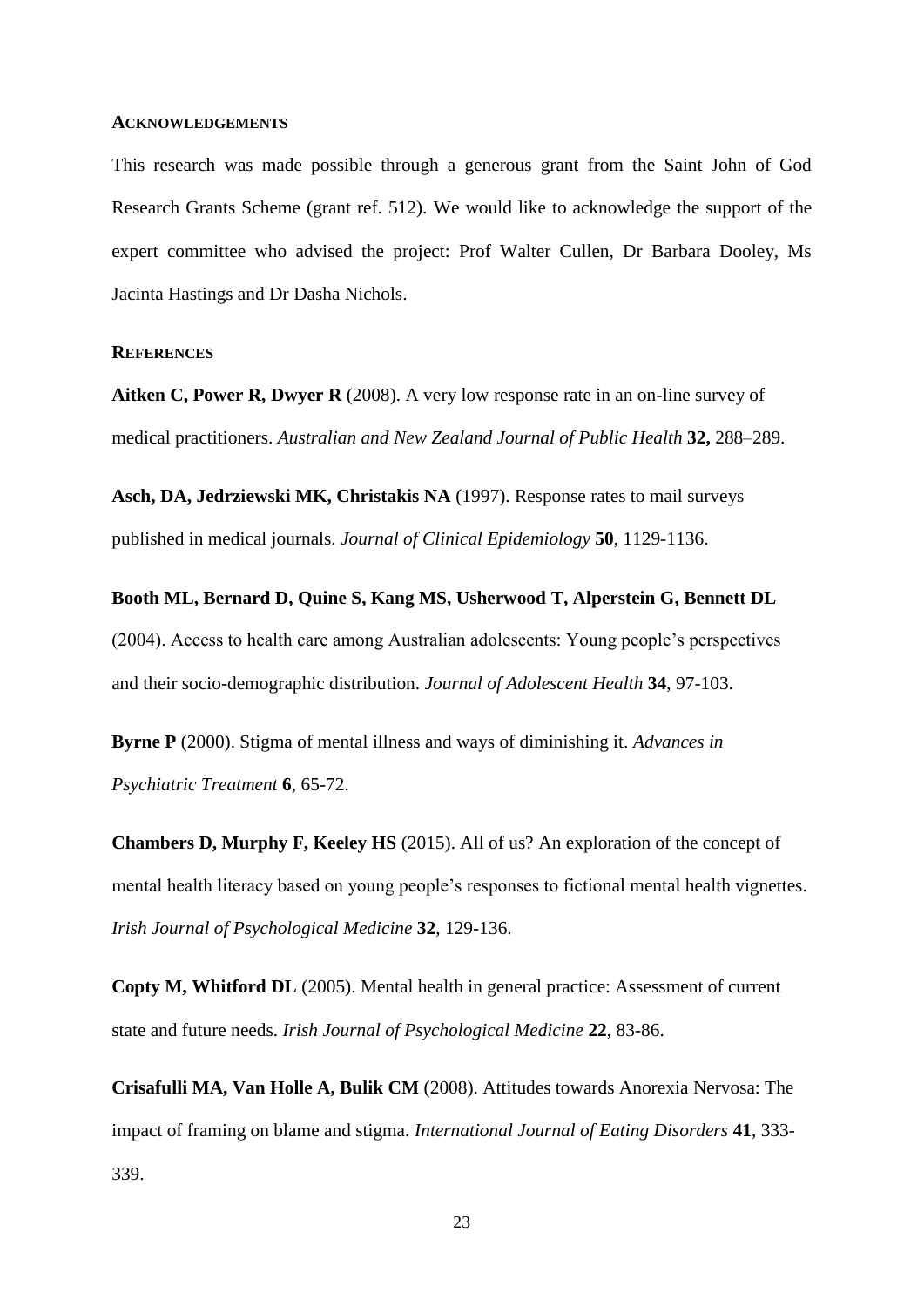**Crisp A** (2005). Stigmatisation of and discrimination against people with eating disorders including a report of two nationwide surveys. *European Eating Disorders Review* **13**, 147- 152.

**Cull WL, O'Connor KG, Sharp S, Tang SS** (2005). Response rates and response bias for 50 surveys of pediatricians. *Health Services Research* **40**, 213-226.

**Currin L, Schmidt U, Treasure J et al.** (2006). *Entry into specialist services for the eating disorders: Audit of clinical pathways through primary and secondary care.* Report from the Specialist Clinical Audit Programme for South London, Kent, Surrey and Sussex. NHS Specialist Clinical Audit Office.

**Currin L, Waller G, Schmidt U** (2009). Primary care physicians' knowledge of and attitudes towards the eating disorders: Do they affect clinical actions? *International Journal of Eating Disorders* **42**, 453-458.

**Department of Health & Children** (2006). *A Vision for Change: Report of the Expert Group on Mental Health Policy.* Government Publications Office: Dublin.

**Dryer R, Tyson GA, Kiernan MJ** (2013). Bulimia nervosa: Professional and lay people's beliefs about the causes. *Australian Psychologist* **48**, 338-344.

**Easter MM** (2012). "Not all my fault": Genetics, stigma, and personal responsibility for women with eating disorders. *Social Science & Medicine* **75**, 1408-1416.

**Ebneter DS, Latner JD** (2013). Stigmatizing attitudes differ across mental health disorders: A comparison of stigma across eating disorders, obesity, and major depressive disorder. *Journal of Nervous and Mental Disorders* **201**, 281-285.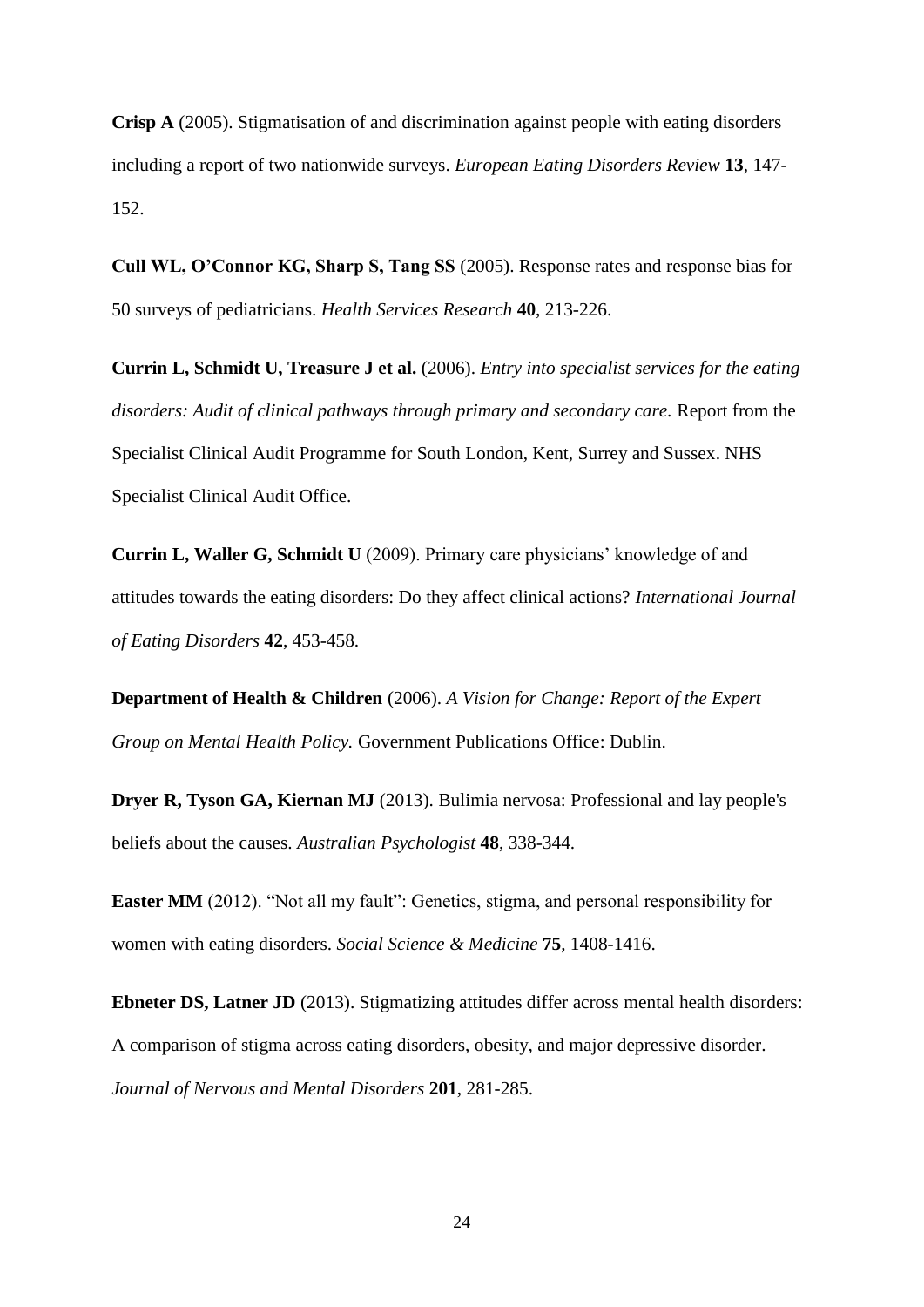**Griffiths S, Mond JM, Murray SB, Touyz S** (2014). Young people's stigmatizing attitudes and beliefs about anorexia nervosa and muscle dysmorphia. *International Journal of Eating Disorders* **47**, 189–195.

**Griffiths S, Mond JM, Murray SB, Touyz S** (in press). The prevalence and adverse associations of stigmatization in people with eating disorders. *International Journal of Eating Disorders*. Early online publication. doi: 10.1002/eat.22353

**Hackler AH, Vogel DL, Wade NG** (2010). Attitudes toward seeking professional help for an eating disorder: The role of stigma and anticipated outcomes. *Journal of Counseling & Development* **88**, 424-431.

**Holliday J, Wall E, Treasure J, Weinman J** (2005). Perceptions of illness in individuals with Anorexia Nervosa: A comparison with lay men and women. *International Journal of Eating Disorders* **37**, 50-56.

**Jones WR, Saeidi S, Morgan JF** (2012). Knowledge and attitudes of psychiatrists towards eating disorders. *European Eating Disorders Review* **21**, 84-88.

**Jorm AF, Korten AE, Jacomb PA, Christensen H, Henderson S** (1999). Attitudes towards people with a mental disorder: A survey of the Australian public and health professionals. *Australian and New Zealand Journal of Psychiatry* **33**, 77–83.

**Kim HL, Hollowell CM, Patel RV, Bales GT, Clayman RV, Gerber GS** (2000).Use of new technology in endourology and laparoscopy by American urologists: internet and postal survey. *Urology* **56**,760–765.

**Linville D, Brown T, O'Neil M** (2012). Medical providers' self-perceived knowledge and skills for working with eating disorders: a national survey. *Eating Disorders* **20**, 1–13.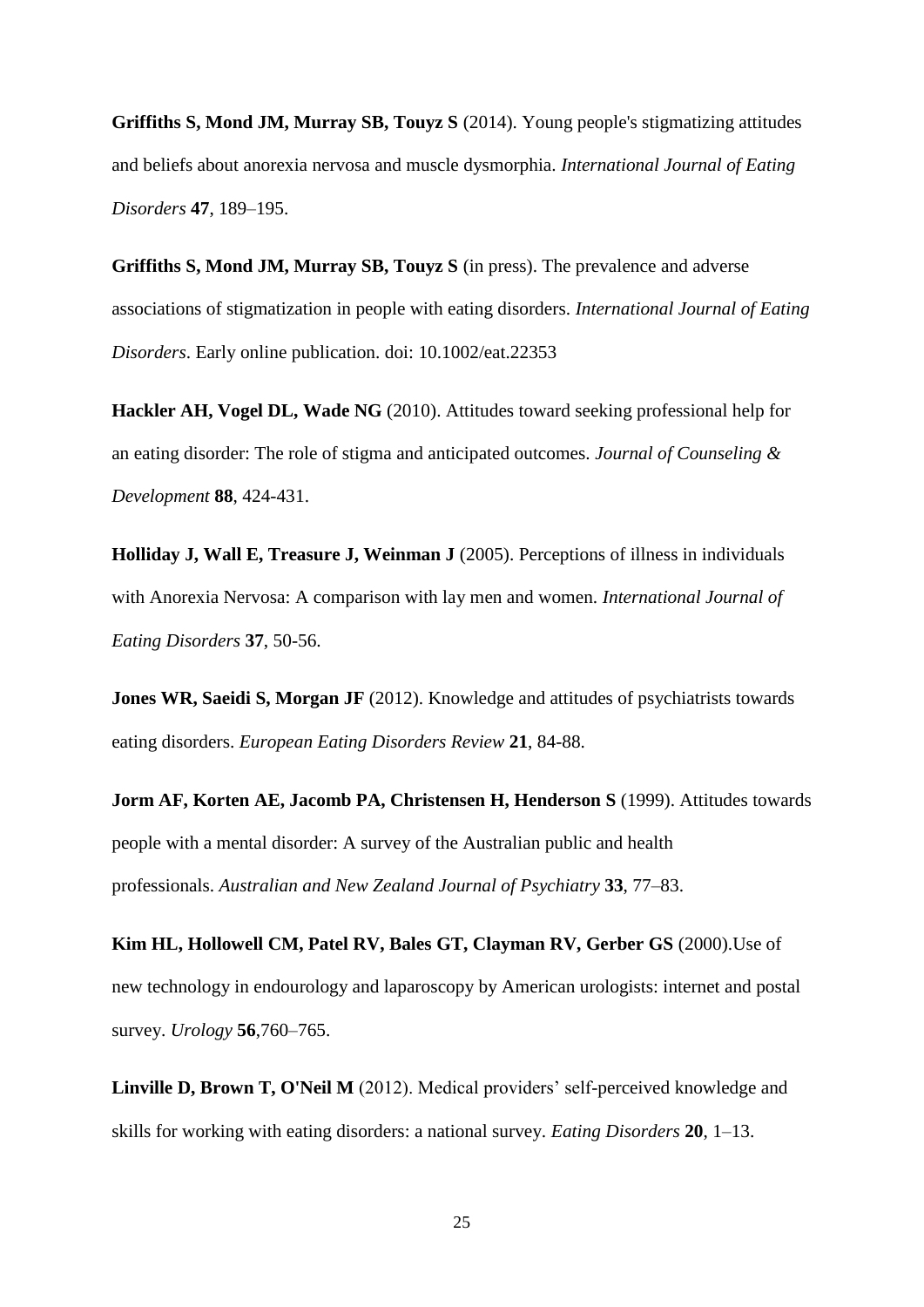**Maier A, Ernst JP, Müller S, Gross D, Zepf FD, Herpertz-Dahlmann B, Hagenah U** (2014). Self-perceived stigmatization in female patients with anorexia nervosa--results from an explorative retrospective pilot study of adolescents. *Psychopathology* **47***,* 127-32.

**McLean SA, Paxton SJ, Massey R, Hay PJ, Mond JM, Rodgers B** (2014). Stigmatizing attitudes and beliefs about bulimia nervosa: Gender, age, education and income variability in a community sample. *International Journal of Eating Disorders* **47**, 353-361.

**McNicholas F, Keogh L, Dooley B, Lennon R, Ahern S, Lydon A, Coyle C, Whelan A** (2010). Eating Problems in Children & Adolescents – EPICA. *Irish Journal of Psychological Medicine* **27**, 172-178.

**Mond JM, Hay PJ** (2008). Public perceptions of binge eating and its treatment. *International Journal of Eating Disorders* **41**, 419-426.

**Moss-Morris R, Weinman J, Petrie K, Horne R, Cameron L, Buick D** (2002). The revised illness perception questionnaire (IPQ-R). *Psychology and Health* **17**, 1-16.

**Quiles Marcos Y, Weinman J, Terol Cantero MC, Belendez Vazquez M** (2009). The dissimilarity between patients' and relatives' perception of eating disorders and its relation to patient adjustment. *Journal of Health Psychology* **14**, 306-312.

**Roehrig JP, McLean CP** (2010). A comparison of stigma towards eating disorders versus depression. *International Journal of Eating Disorders* **43**, 671-674.

**Stevenson C, McNamara N, Muldoon O** (2014). Stigmatised identity and service usage in disadvantaged communities: Residents', community workers' and service providers' perspectives. *Journal of Community & Applied Social Psychology* **24**, 453-466.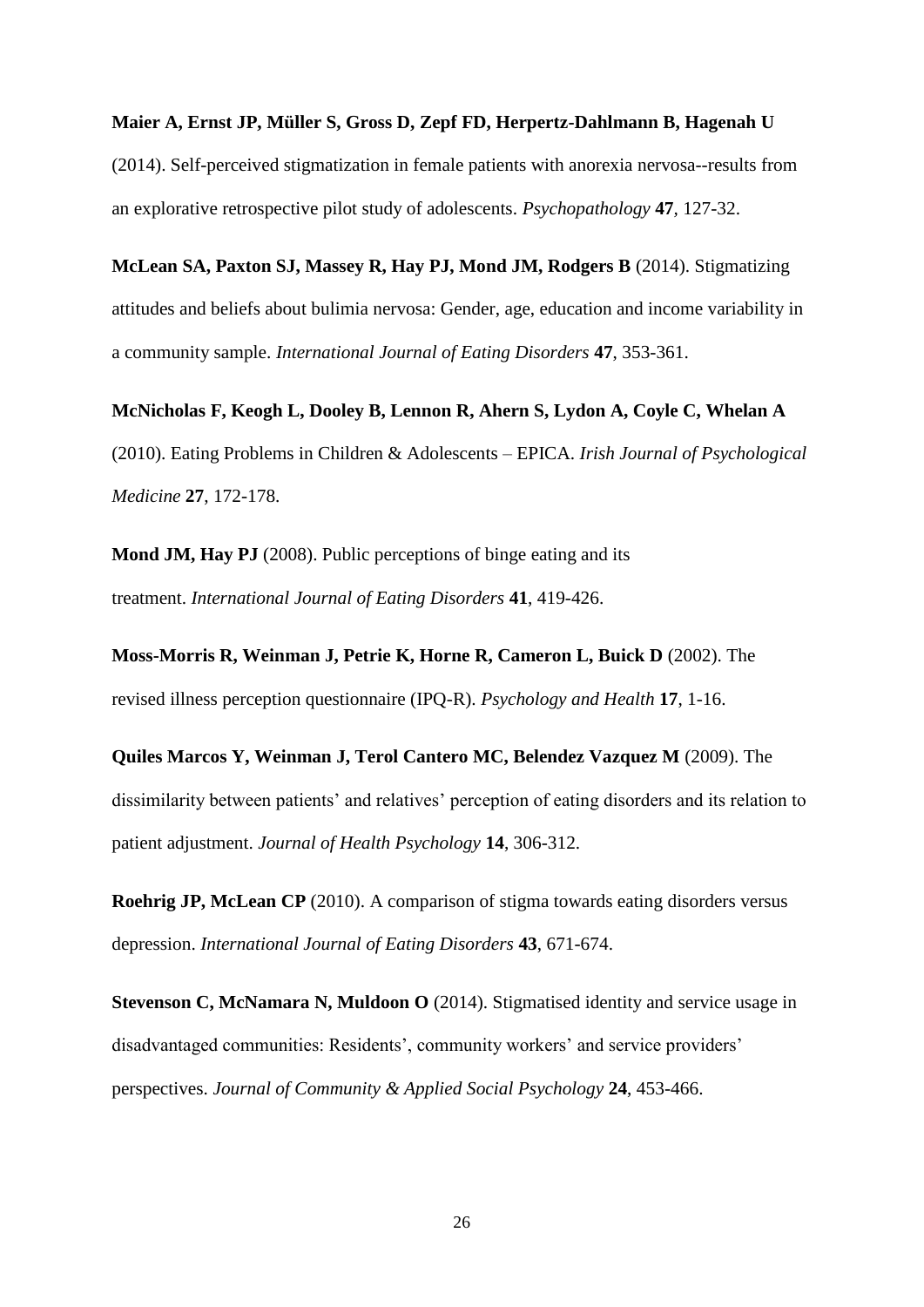**Stewart MC, Keel PK, Schiavo RS** (2006). Stigmatization of Anorexia Nervosa. *International Journal of Eating Disorders* **39**, 320–325.

**Stewart MC, Schiavo RS, Herzog DB, Franko DL** (2008). Stereotypes, prejudice, and discrimination of women with Anorexia Nervosa. *European Eating Disorders Review* **16**, 311-318.

**Strother E, Lemberg R, Stanford SC, Turberville D** (2012). Eating disorders in men: Underdiagnosed, undertreated and misunderstood. *Eating Disorders* **20**, 346-355.

**Thompson-Brenner H, Satir DA, Franko DL, Herzog DB** (2012). Clinician reactions to patients with eating disorders: A review of the literature. *Psychiatric Services* **63**, 73-78.

**Weinman J, Petrie KJ, Moss-Morris R, Horne R** (1996). The illness perception questionnaire: A new method for assessing the cognitive representation of illness. *Psychology & Health* **11**, 431-445.

**Zwickert K, Rieger E** (2013). Stigmatizing attitudes towards individuals with anorexia nervosa: an investigation of attribution theory. *Journal of Eating Disorders* **1**. doi:10.1186/2050-2974-1-5